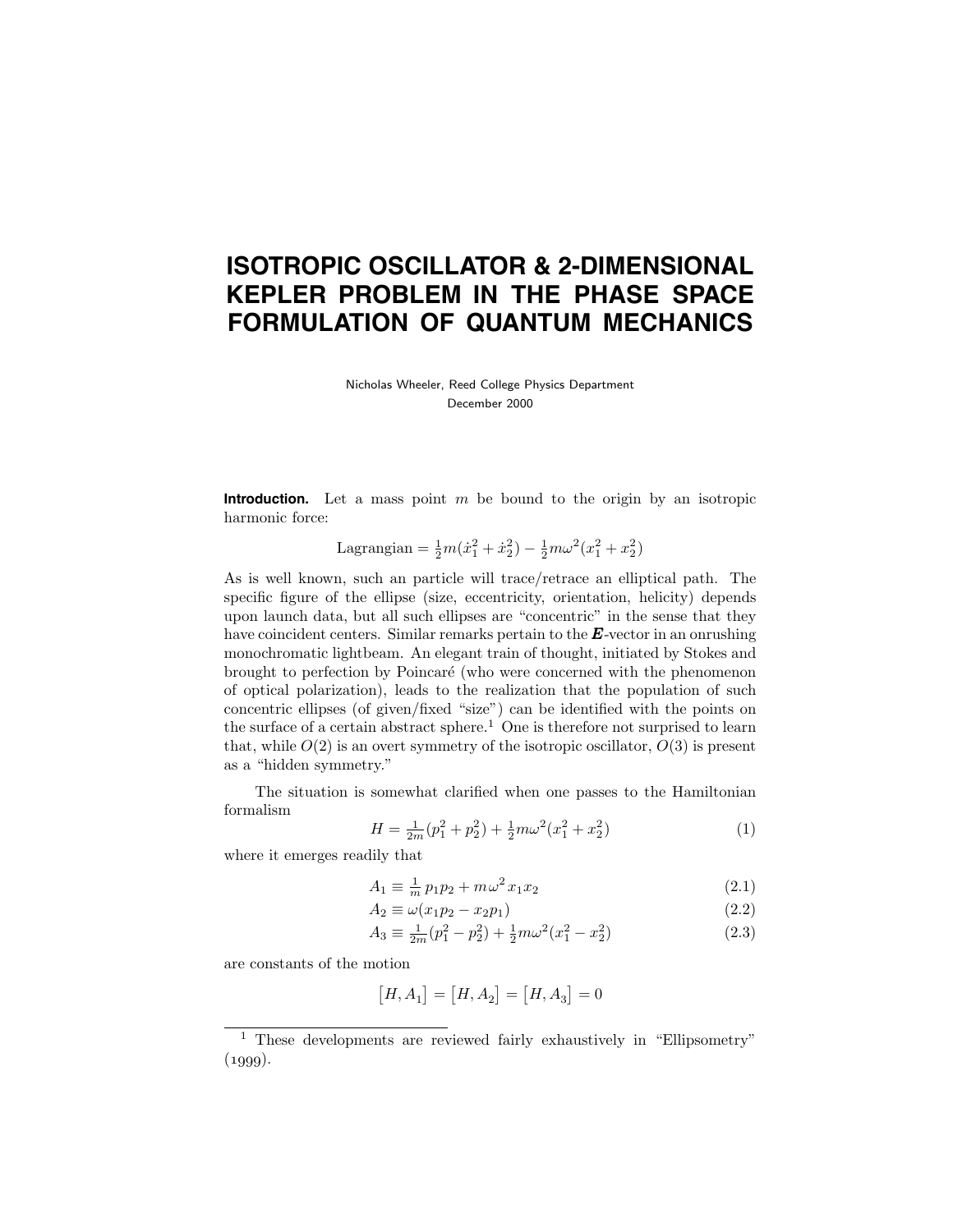and that

$$
\begin{aligned}[A_1,A_2] &= 2\omega A_3\\ [A_2,A_3] &= 2\omega A_1\\ [A_3,A_1] &= 2\omega A_2\end{aligned}
$$

which is to say:  $\boldsymbol{L} \equiv \frac{1}{2\omega} \boldsymbol{A}$  possesses Poisson bracket properties that mimic those of angular momentum.<sup>2</sup>

The line of argument just sketched extends straightforwardly to quantum mechanics, and shows  $O(3)$  to be a hidden symmetry also of the quantum isotropic oscillator . . .though in the latter context the notion of "concentric elliptical orbits" has dropped away (or at any rate retreated into the shadows).

In §5 of "Classical/quantum theory of 2-dimensional hydrogen" (February ) I note and exploit an extremely close connection between the isotropic oscillator and the 2-dimensional Kepler problem. The work of a thesis student, whose attempt "to expose the classical orbits that hide in the quantum shadows" provides one of my principal lines of motivation, has revived my interest in that connection, which will figure in these pages. But I have also a second line of motivation:

In work already cited<sup>2</sup> I establish that

It is futile to search for evidence of hidden symmetry written into the design of the quantum mechanical Green's function; it is in precisely that sense that such symmetry is "hidden."

Hidden symmetry lives (classically) not in configuration space, but in phase space. I speculated that it would come more naturally into view if one elected to work within the Wigner/Weyl/Moyal "phase space formulation" of quantum mechanics.<sup>3</sup> My primary intent here is to explore the merit of that idea.

**Review of the essentials of the phase space formalism.** Weyl proposed a simple Fourier-analytic rule

$$
A(x, p) = \iint a(\alpha, \beta) e^{\frac{i}{\hbar}(\alpha p + \beta x)} d\alpha d\beta
$$
  
\n[weyl]  
\n
$$
\mathbf{A} = \iint a(\alpha, \beta) e^{\frac{i}{\hbar}(\alpha \mathbf{p} + \beta \mathbf{x})} d\alpha d\beta
$$
\n(3)

for associating classical observables (real-valued functions defined on phase space) with their quantum counterparts (self-adjoint operators linear that act

<sup>&</sup>lt;sup>2</sup> I have borrowed here from  $(27/28)$  in "Jacobi's theta transformation and Mehler's formula: their interrelation, and their role in the quantum theory of angular momentum" (November 2000).

<sup>&</sup>lt;sup>3</sup> The subject is reviewed in Chapter 2 (Weyl Transform and the Phase Space Formalism) of ADVANCED QUANTUM TOPICS (2000).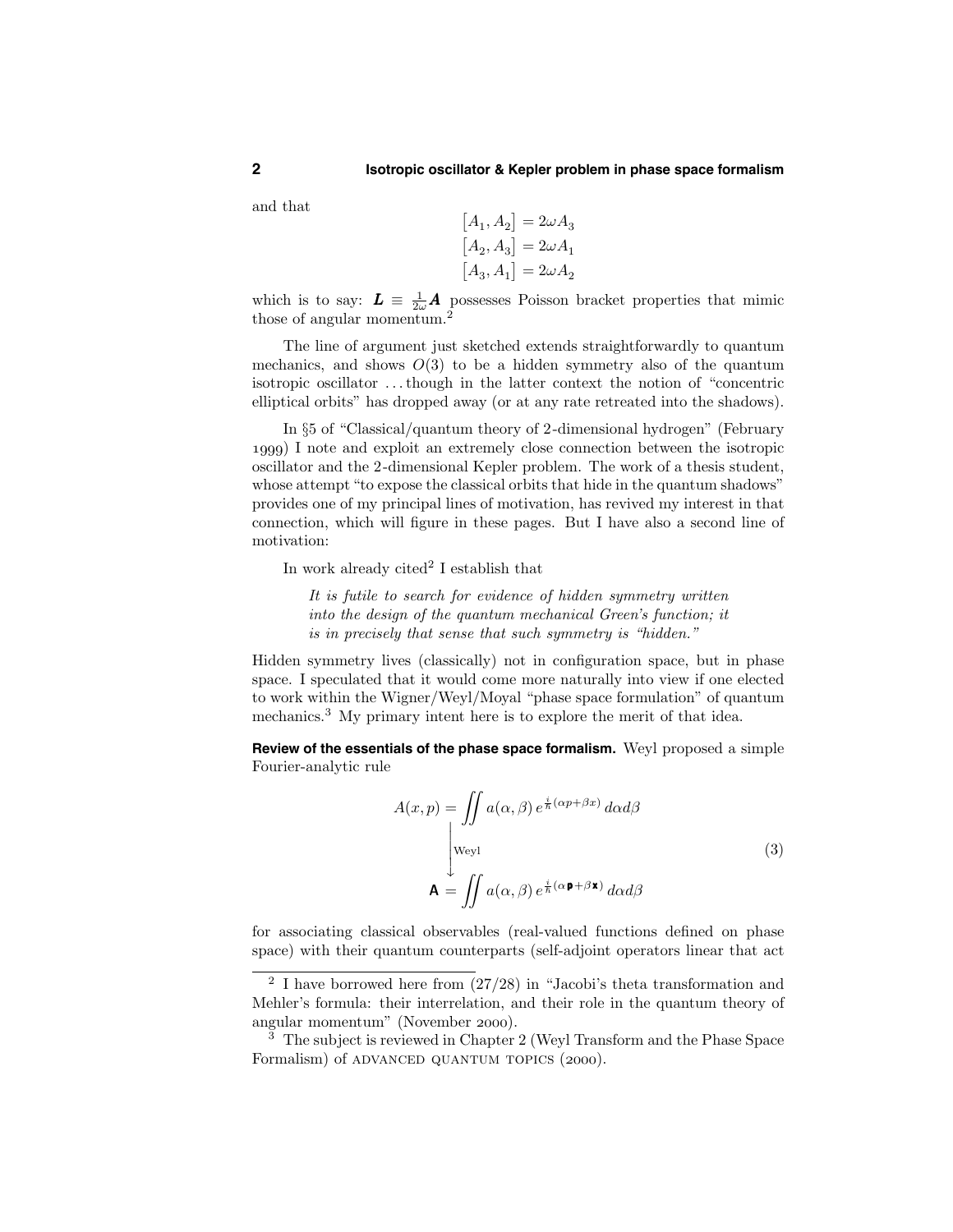#### **Essentials of the phase space formalism 3**

on the space of states). The "Weyl correspondence" is recommended by its many attractive properties ... especially by this one:

$$
\operatorname{tr} \mathbf{AB} = \frac{1}{h} \iint A(x, p) B(x, p) \, dx dp \tag{4}
$$

The expected value A-measurements performed on a system in state  $|\psi\rangle$  is standardly described

$$
\langle \mathbf{A} \rangle = (\psi | \mathbf{A} | \psi) = \text{tr} \mathbf{A} \boldsymbol{\rho}
$$
  
 $\boldsymbol{\rho} \equiv |\psi)(\psi|$  is the "density operator"

which by (4) means that we can write

$$
\langle \mathbf{A} \rangle = \iint A(x, p) P_{\psi}(x, p) dx dp \tag{5}
$$

with

$$
hP_{\psi}(x,p) \xleftarrow{\text{Weyl}} \boldsymbol{\rho} \tag{6}
$$

In the case  $A \mapsto I$  we then have

$$
\iint P_{\psi}(x, p) dx dp = 1 \tag{7}
$$

Equations (5) and (7) resemble equations that arise in classical statistical mechanics. But computation leads to the "Wigner distribution function "

$$
P_{\psi}(x, p) = \frac{1}{\hbar} \int \psi^*(x - \frac{1}{2}\alpha) e^{-\frac{i}{\hbar}p\alpha} \psi(x + \frac{1}{2}\alpha) d\alpha
$$
  

$$
= \frac{2}{\hbar} \int \psi^*(x + \xi) e^{2\frac{i}{\hbar}p\xi} \psi(x - \xi) d\xi
$$
 (8)

which can be shown to be distribution-like in all respects but one: it may assume negative values (so is sometimes called a "quasi-distribution"), and in this fact resides much—but by no means all!—that is most characteristically "strange" about quantum mechanics.<sup>4</sup>

Launch  $|\psi\rangle$  into dynamical motion:  $|\psi\rangle_0 \longrightarrow |\psi\rangle_t = \mathbf{U}(t)|\psi\rangle_0$ . We have interest in the induced motion  $P_{\psi}(x, p; 0) \longrightarrow P_{\psi}(x, p; t)$ . Working from

$$
\psi(x,t) = \int G(x,t;x',0)\,\psi(x',0)\,dx'
$$

we obtain

$$
P_{\psi}(x, p; t)
$$
  
=  $\frac{2}{\hbar} \iiint G^*(x + \xi, t; x', 0) e^{2\frac{i}{\hbar}p\xi} G(x - \xi, t; x'', 0) \psi^*(x', 0) \psi(x'', 0) d\xi dx' dx''$ 

<sup>4</sup> In the "classical limit" (whatever that means) one expects to be able to demonstrate that "regions of negativity" evaporate—spontaneously.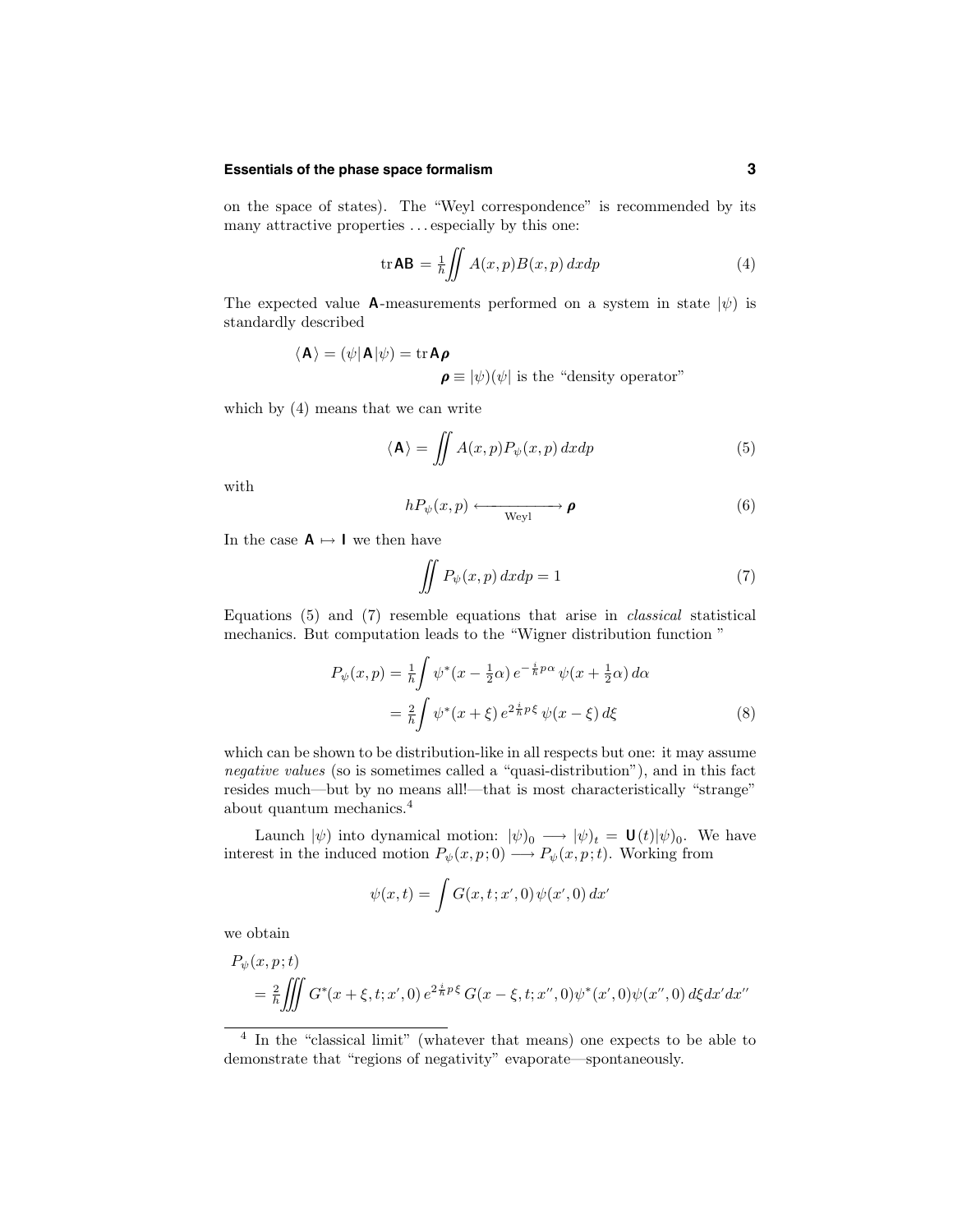which we bring to the form

$$
P_{\psi}(x,p;t) = \iint K(x,p,t;y,q,0) P_{\psi}(y,q;0) dydq
$$
\n(9)

by the following manipulations: write  $x' = y + \zeta$  and  $x'' = y - \zeta$  and, noting that  $dx'dx'' = 2 dy d\zeta$ , obtain

$$
P_{\psi}(x, p; t)
$$
\n
$$
= \frac{2}{\hbar} \iiint G^*(x + \xi, t; y + \zeta, 0) e^{2\frac{i}{\hbar}p\xi} G(x - \xi, t; y - \zeta, 0)
$$
\n
$$
\cdot 2\psi^*(y + \zeta, 0)\psi(y - \zeta, 0) d\xi dy d\zeta
$$
\n
$$
= \frac{2}{\hbar} \iiint G^*(x + \xi, t; y + \zeta, 0) e^{2\frac{i}{\hbar}p\xi} G(x - \xi, t; y - \zeta, 0) \delta(\zeta - \zeta)
$$
\n
$$
\cdot 2\psi^*(y + \zeta, 0)\psi(y - \zeta, 0) d\xi dy d\zeta d\zeta
$$

Use

$$
\delta(\zeta - \zeta) = \frac{2}{h} \int e^{2\frac{i}{h}q(\zeta - \zeta)} dq
$$

to obtain

$$
P_{\psi}(x, p; t)
$$
  
=  $\frac{2}{\hbar} \iiint G^*(x + \xi, t; y + \zeta, 0) e^{2\frac{i}{\hbar}(p\xi - q\zeta)} G(x - \xi, t; y - \zeta, 0)$   

$$
\cdot 2 \left\{ \frac{2}{\hbar} \int \psi^*(y + \zeta, 0) e^{2\frac{i}{\hbar}q\zeta} \psi(y - \zeta, 0) d\zeta \right\} d\xi d\zeta \cdot dy dq
$$

The implication is that

$$
K(x, p, t; y, q, 0)
$$
  
=  $\frac{4}{\hbar} \iint G^*(x + \xi, t; y + \xi, 0) e^{2\frac{i}{\hbar}(p\xi - q\xi)} G(x - \xi, t; y - \xi, 0) d\xi d\xi$  (10)

which as  $t \downarrow 0$  becomes

$$
K(x, p, 0; y, q, 0)
$$
  
=  $\frac{4}{\hbar} \iint \delta(x + \xi - y - \xi) e^{2\frac{i}{\hbar}(p\xi - q\xi)} \delta(x - \xi - y + \xi) d\xi d\xi$   
=  $e^{-2\frac{i}{\hbar}q(x-y)} 2\delta(2[x - y]) \cdot \frac{2}{\hbar} \int e^{2\frac{i}{\hbar}(p-q)\xi} d\xi$   
=  $\delta(x - y)\delta(p - q)$  (11)

This result inspires confidence in the accuracy of (10).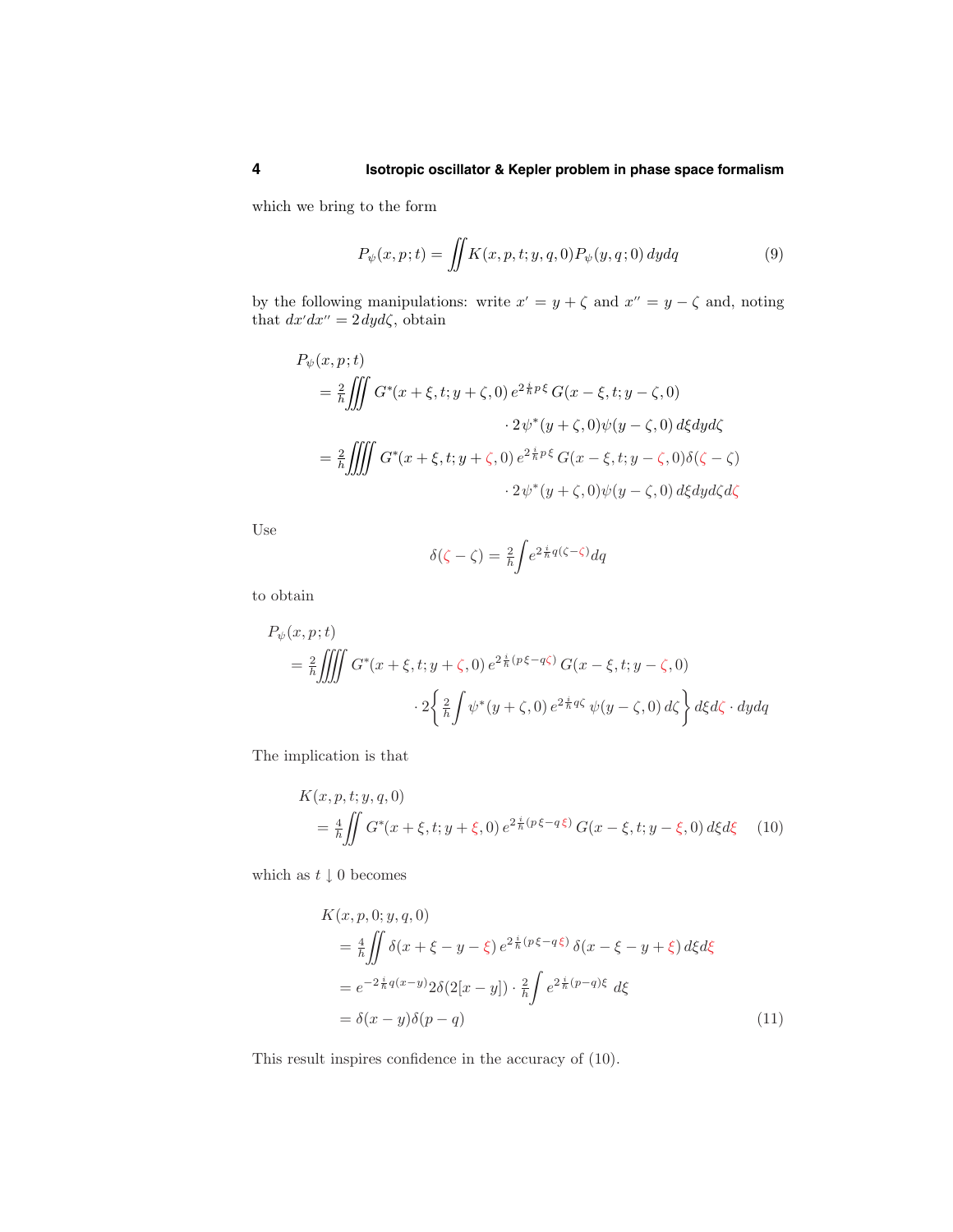#### **Simple harmonic oscillator 5**

The phase space analog of the Schrödinger equation arises as the Weyl transform of  $i\hbar \partial_t \rho = [\mathbf{H}, \rho]$  and is a fairly complicated affair:

$$
\frac{\partial}{\partial t}P(x, p; t) = \frac{2}{\hbar} \sin \left\{ \frac{\hbar}{2} \left[ \left( \frac{\partial}{\partial x} \right)_H \left( \frac{\partial}{\partial p} \right)_P - \left( \frac{\partial}{\partial x} \right)_P \left( \frac{\partial}{\partial p} \right)_H \right] \right\} H(x, p) P(x, p; t) \tag{12.1}
$$
\n
$$
= \left\{ H_x P_p - H_p P_x \right\}
$$
\n
$$
- \frac{1}{3!} \left( \frac{\hbar}{2} \right)^2 \left\{ H_{xxx} P_{ppp} - 3 H_{xxp} P_{pxx} + 3 H_{xpp} P_{pxx} - H_{ppp} P_{xxx} \right\} + \cdots
$$

$$
= [H, P] + \text{terms of order } \hbar^2 \tag{12.2}
$$

$$
= \iint \mathcal{K}(x, p, t; y, q, 0) P_{\psi}(y, q; t) dy dq
$$
  

$$
\mathcal{K}(x, p, t; y, q, 0) \equiv \frac{\partial}{\partial t} K(x, p, t; y, q, 0)
$$
 (12.3)

Major simplifications do, however, arise in cases where  $H(x, p)$  is too simple to support high-order differentiation. We turn now to just such an instance.

**Simple harmonic oscillator.** <sup>5</sup> The normalized oscillator eigenfunctions can be described

$$
\psi_n(x) = \left(\frac{2m\omega}{h}\right)^{\frac{1}{4}} \frac{1}{\sqrt{2^n n!}} e^{-\frac{1}{2}(m\omega/\hbar)x^2} H_n\left(\sqrt{\frac{m\omega}{\hbar}}x\right)
$$

$$
= \left(\frac{2m\omega}{h}\right)^{\frac{1}{4}} \frac{1}{\sqrt{2^n n!}} e^{-\frac{1}{2}x^2} H_n(x) \tag{13}
$$

where  $x \equiv \sqrt{\frac{m\omega}{\hbar}} x$  is a "dimensionless length" variable, and where

$$
H_n(y) \equiv e^{+y^2} \left(-\frac{d}{dy}\right)^n e^{-y^2}
$$

are Hermite polynomials:

$$
H_0(y) = 1
$$
  
\n
$$
H_1(y) = 2y
$$
  
\n
$$
H_2(y) = 4y^2 - 2
$$
  
\n
$$
H_3(y) = 8y^3 - 12y
$$
  
\n
$$
H_4(y) = 16y^4 - 48y^2 + 12
$$
  
\n
$$
\vdots
$$

<sup>5</sup> For all missing details see pages 6–9 in an essay previously cited.<sup>2</sup> My notational conventions there and here are those of Chapter 24 in Spanier & Oldham's Atlas of Functions. Closely related material can be found on pages 11 and 19–22 of the class notes already mentioned,<sup>3</sup> but beware: there I adopt the other (monic) definition of the Hermite polynomials.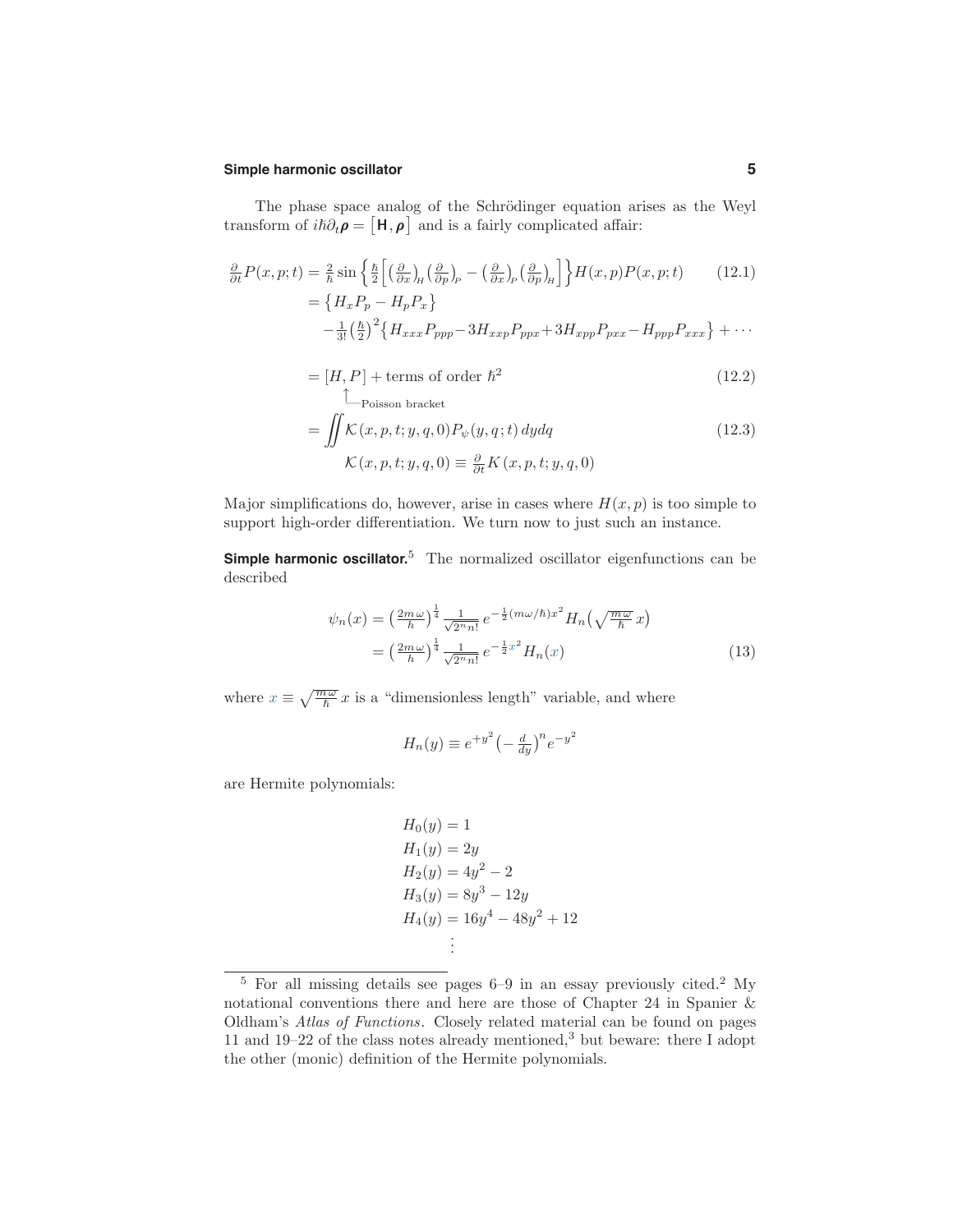From (8) we now obtain

$$
P_n(x,p) = \frac{2}{h} \int \left(\frac{2m\omega}{h}\right)^{\frac{1}{4}} \frac{1}{\sqrt{2^n n!}} e^{-\frac{1}{2}(x+\xi)^2} H_n(x+\xi) e^{2ix\cdot\xi}
$$

$$
\cdot \left(\frac{2m\omega}{h}\right)^{\frac{1}{4}} \frac{1}{\sqrt{2^n n!}} e^{-\frac{1}{2}(x-\xi)^2} H_n(x-\xi) \cdot \sqrt{\frac{h}{m\omega}} d\xi
$$

$$
= \frac{2}{h} \cdot \frac{1}{2^n n! \sqrt{\pi}} \int e^{-\frac{1}{2}(x+\xi)^2 - \frac{1}{2}(x-\xi)^2 + 2ip\cdot\xi} H_n(x+\xi) H_n(x-\xi) d\xi
$$

where  $\xi \equiv \sqrt{\frac{m\omega}{\hbar}} \xi$  is again a "dimensionless length" and  $p \equiv \sqrt{\frac{1}{\hbar m \omega}} p$  is a "dimensionless momentum;" We will have immediate need also of the "dimensionless energy"  $\mathcal{E} \equiv 2(p^2 + x^2)$ . To achieve  $P(x, p) dx dp = P(x, p) dx dp$ we write

$$
P_n(x,p) = \hbar P_n(x,p)
$$
  
=  $\frac{1}{\pi} \int \psi_n(x+\xi) e^{2ip\xi} \psi_n(x-\xi) d\xi$  (14.1)

where the "dimensionless eigenfunctions"

$$
\psi_n(x) \equiv \frac{1}{\sqrt{2^n n! \sqrt{\pi}}} e^{-\frac{1}{2}x^2} H_n(x) \tag{14.2}
$$

are orthonormal in the sense that  $\int \psi_m(x)\psi_n(x)dx = \delta_{mn}$ . These dimensionless variants of (8) and (13) are computationally much more convenient. We note in passing (in preparation for work to come) that from  $\frac{1}{\pi} \int e^{2ip\xi} dp = \delta(\xi)$  it follows that if we write

$$
P_{mn}(x,p) \equiv \frac{1}{\pi} \int \psi_m(x+\xi) e^{2ip\,\xi} \psi_n(x-\xi) d\xi \tag{15.1}
$$

then

$$
\int P_{mn}(x,p) dp = \psi_m(x)\psi_n(x)
$$
\n(15.2)

$$
\iint P_{mn}(x, p) dp dx = \delta_{mn} \tag{15.3}
$$

With the assistance of Mathematica we now compute

$$
P_0(x, p) = \frac{1}{\pi}e^{-\frac{1}{2}\mathcal{E}}
$$
  
\n
$$
P_1(x, p) = \frac{1}{\pi}e^{-\frac{1}{2}\mathcal{E}}(\mathcal{E} - 1)
$$
  
\n
$$
P_2(x, p) = \frac{1}{\pi}e^{-\frac{1}{2}\mathcal{E}}(\frac{1}{2}\mathcal{E}^2 - 2\mathcal{E} + 1)
$$
  
\n
$$
P_3(x, p) = \frac{1}{\pi}e^{-\frac{1}{2}\mathcal{E}}(\frac{1}{6}\mathcal{E}^3 - \frac{3}{2}\mathcal{E}^2 + 3\mathcal{E} - 1)
$$
  
\n
$$
P_4(x, p) = \frac{1}{\pi}e^{-\frac{1}{2}\mathcal{E}}(\frac{1}{24}\mathcal{E}^4 - \frac{2}{3}\mathcal{E}^3 + 3\mathcal{E}^2 - 4\mathcal{E} + 1)
$$
  
\n
$$
\vdots
$$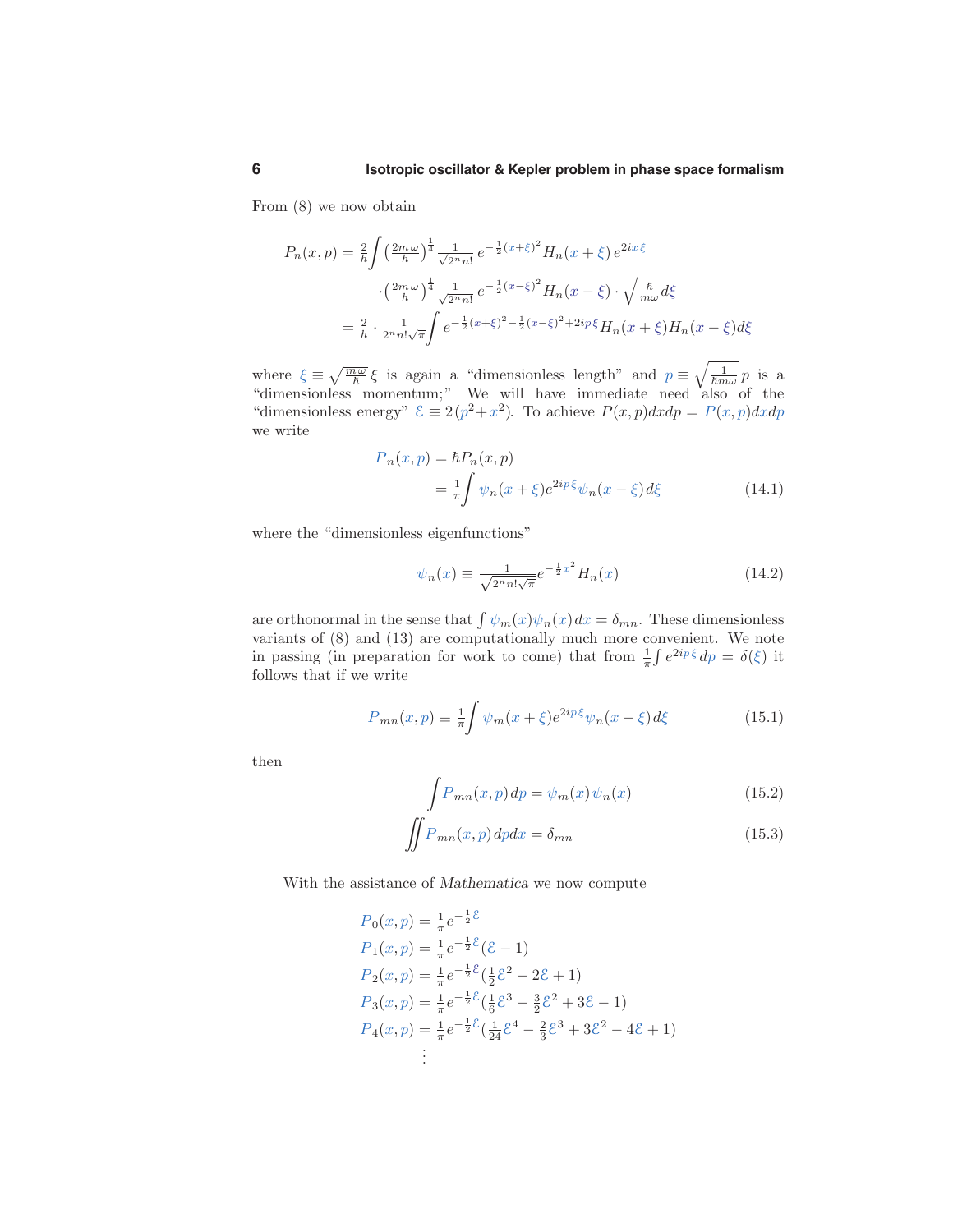# **Simple harmonic oscillator 7**

without difficulty, but to develop the general formula we need more firepower. Mehler's formula, pressed into service as a generating function, $6$  comes to our rescue: into

$$
\sum_{n=0}^{\infty} \tau^n P_n(x, p) = \int e^{-\frac{1}{2}(x+\xi)^2 - \frac{1}{2}(x-\xi)^2 + 2ip\,\xi} \left\{ \frac{1}{\sqrt{\pi}} \sum_{n=0}^{\infty} \frac{\tau^n}{2^n n!} H_n(x+\xi) H_n(x-\xi) \right\} d\xi
$$

we introduce Mehler's formula

$$
\sum_{n=0}^{\infty} \frac{\tau^n}{2^n n!} H_n(x) H_n(x) = \frac{1}{\sqrt{1-\tau^2}} \exp\left\{ \frac{2xy\tau - (x^2 + y^2)\tau^2}{1-\tau^2} \right\}
$$
(16)

and ask Mathematica to perform the integral: we get

$$
= \frac{1}{\pi} \cdot \frac{1}{1+\tau} \exp\left\{\frac{\tau-1}{\tau+1} (p^2 + x^2)\right\}
$$
  
=  $\frac{1}{\pi} \cdot e^{-(p^2 + x^2)} \frac{1}{1+\tau} \exp\left\{\frac{2\tau}{\tau+1} (p^2 + x^2)\right\}$   
=  $\frac{1}{\pi} \cdot e^{-\frac{1}{2}\xi} \cdot \frac{1}{1+\tau} \exp\left\{\frac{\tau}{\tau+1}\xi\right\}$ 

But

$$
\frac{1}{1-\tau}\exp\left\{-\frac{\tau}{1-\tau}y\right\} = \sum_{n=0}^{\infty} \tau^n L_n(y)
$$

serves<sup>7</sup> to generate the Laguerre polynomials

$$
L_0(y) = +1
$$
  
\n
$$
L_1(y) = -(y - 1)
$$
  
\n
$$
L_2(y) = +( \frac{1}{2}y^2 - 2y + 1)
$$
  
\n
$$
L_3(y) = -( \frac{1}{6}y^3 - \frac{3}{2}y^2 + 3y - 1)
$$
  
\n
$$
L_4(y) = +( \frac{1}{24}y^4 - \frac{2}{3}y^3 + 3y^2 - 4y + 1)
$$
  
\n
$$
\vdots
$$

So we have

$$
P_n(x,p) = \frac{1}{\pi}(-)^n e^{-\frac{1}{2}\mathcal{E}} L_n(\mathcal{E})
$$
\n(17)

It was, by the way, to achieve notational simplicity at this point that  $\mathcal E$  was defined to be four times bigger than might have seemed natural:

$$
\mathcal{E} \equiv 4 \cdot \frac{1}{\hbar \omega} \big\{ \frac{1}{2m} p^2 + \frac{1}{2} m \omega^2 x^2 \big\}
$$

 $\frac{6}{6}$  See (1.1) in the essay<sup>2</sup> already twice cited. We are reminded in a footnote on page 11 that it was, in fact, as a generating function that Watson preferred to regard Mehler's formula.

<sup>7</sup> See, for example, Chapter 23 in Spanier & Oldham.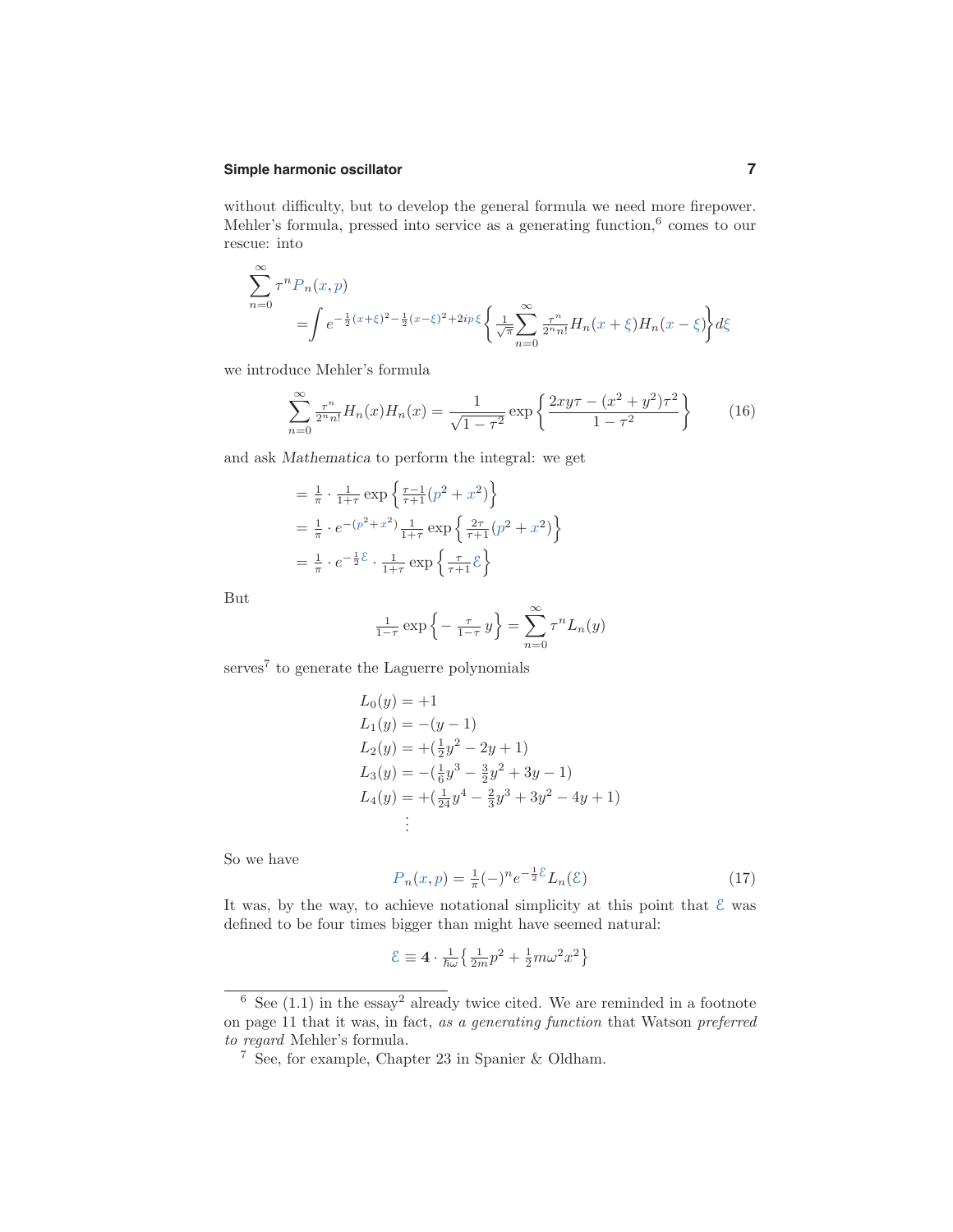The "time-independent phase space Schrödinger equation" can be made the basis of an alternative derivation of (17).<sup>8</sup>

Mehler's formula is more commonly used not as a generating function, but to construct a description of the oscillator Green's function

$$
G(x, t; y, 0) = \sqrt{\frac{m\omega}{ih\sin\omega t}} \exp\left\{\frac{i}{\hbar} \frac{m\omega}{2\sin\omega t} \left[ (x^2 + y^2) \cos\omega t - 2xy \right] \right\}
$$
(18)

Returning with this information to (10), we observe that

$$
G^*(x+\xi, t; y+\xi, 0) e^{2\frac{i}{\hbar}(p\xi-q\xi)} G(x-\xi, t; y-\xi, 0)
$$
  
= 
$$
\frac{m\omega}{h \sin \omega t} \exp \left\{ 2\frac{i}{\hbar} \left[ \frac{m\omega}{\sin \omega t} \{ (x\xi+y\xi) - (x\xi+y\xi) \cos \omega t \} + (p\xi-q\xi) \right] \right\}
$$

and obtain

$$
K(x, p, t; y, q, 0) = \frac{4m\omega}{h^2 \sin \omega t} \int \exp \left\{ 2\frac{i}{\hbar} \left[ \frac{m\omega}{\sin \omega t} \left( y - x \cos \omega t \right) + p \right] \xi \right\} d\xi
$$

$$
\cdot \int \exp \left\{ 2\frac{i}{\hbar} \left[ \frac{m\omega}{\sin \omega t} \left( x - y \cos \omega t \right) - q \right] \xi \right\} d\xi
$$

$$
= \frac{4m\omega}{h^2 \sin \omega t} \left( \frac{h}{2} \right)^2 \delta \left( \frac{m\omega}{\sin \omega t} [y - x \cos \omega t] + p \right) \delta \left( \frac{m\omega}{\sin \omega t} [x - y \cos \omega t] - q \right)
$$

$$
= \delta \left( p + \frac{m\omega}{\sin \omega t} [y - x \cos \omega t] \right) \delta \left( x - y \cos \omega t - \frac{1}{m\omega} q \sin \omega t \right)
$$

$$
= \delta \left( x - y \cos \omega t - \frac{1}{m\omega} q \sin \omega t \right) \delta \left( p - q \cos \omega t + m\omega y \sin \omega t \right) \tag{19}
$$

This is a charming result, for it describes a moving spike which precisely tracks (on the  $\{x, p\}$ -plane) the classical motion

$$
x(t) = y \cos \omega t + \frac{1}{m\omega} q \sin \omega t
$$
  
\n
$$
p(t) = q \cos \omega t - m\omega y \sin \omega t
$$
 (20)

of an oscillator which at  $t = 0$  stood at the phase point  $\{y, q\}$ . That point traces the iso-energetic ellipse on which

$$
\mathcal{E} \equiv 4 \cdot \frac{1}{\hbar \omega} \left\{ \frac{1}{2m} q^2 + \frac{1}{2} m \omega^2 y^2 \right\} \quad : \quad \text{constant}
$$

It becomes now elegantly clear why the Wigner distributions associated with oscillator eigenstates do not move:

$$
P_n(x, p; t) = \iint K(x, p, t; y, q, 0) P_n(y, q) dy dq
$$
  
=  $P_n(y \cos \omega t + \frac{1}{m\omega} q \sin \omega t, q \cos \omega t - m\omega y \sin \omega t)$   
=  $P_n(y, q)$  {because  $P_n$  is a function of  $\mathcal{E}(y, q)$   
and  $\mathcal{E}$  is a constant of the motion

 $8$  See pages 19–20 in the class notes previously mentioned.<sup>3</sup>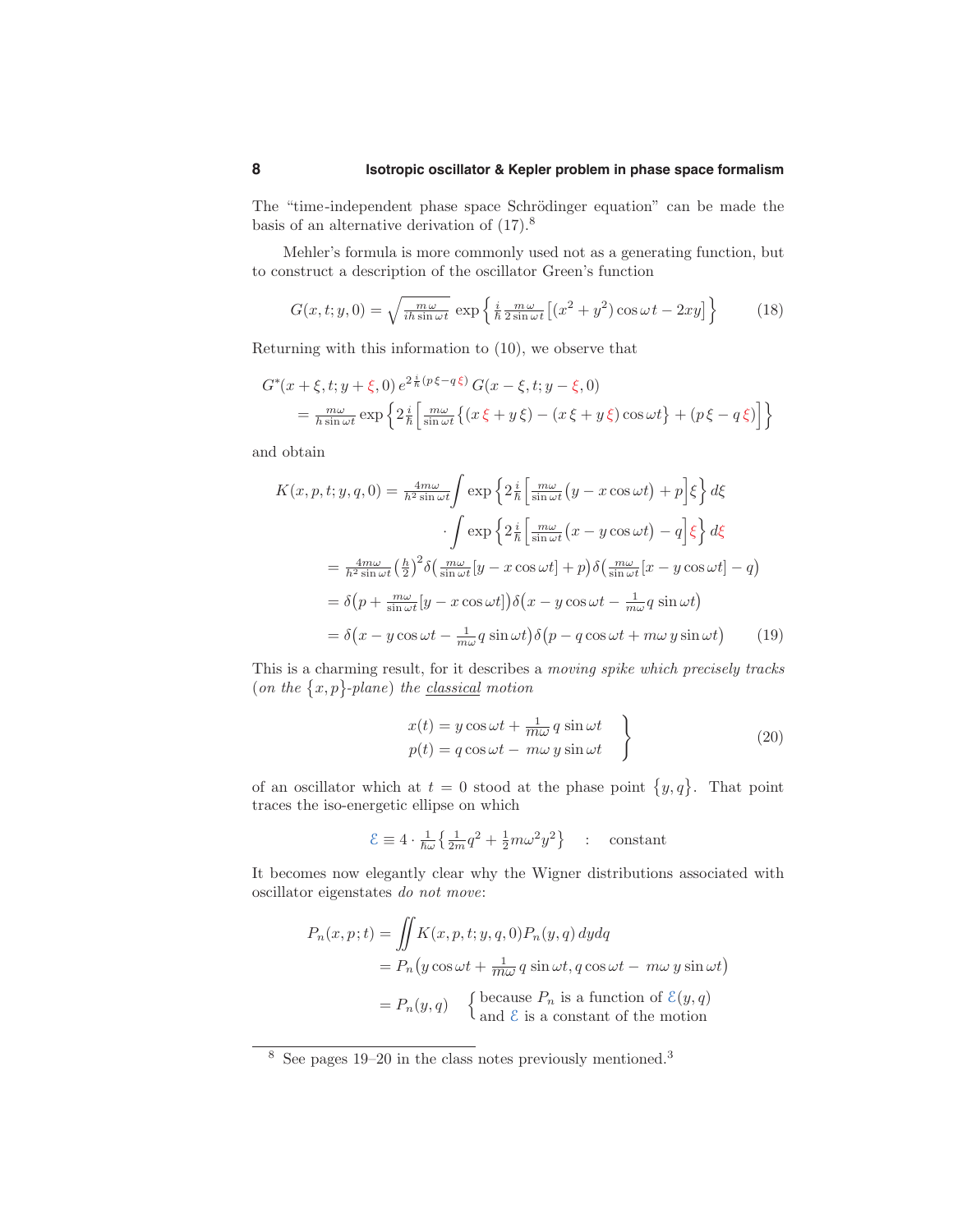#### **Simple harmonic oscillator 9**

Similarly static—and for the same reason—are the Wigner distributions

$$
P(x, p) = \sum_{n} p_n P_n(x, p) \quad : \quad \text{all } p_n \geqslant 0 \text{ and } \sum_{n} p_n = 1
$$

that describe "mixtures" of eigenstates. In orthodox quantum mechanics even energy eigenstates "move" in the sense that they "buzz harmonically"

$$
|\psi_n)_0 \longrightarrow |\psi_n)_t = e^{-\frac{i}{\hbar}E_n t} |\psi_n)_0
$$

Notice that such buzzing is, by the design (8) of  $P_{\psi}(x, p)$ , surpressed in the phase space formalism.

To illustrate the quantum dynamics of a harmonic oscillator it has become traditional to look to the back-and-forth sloshing of a Gaussian wavepacket.<sup>9</sup> Let

$$
\psi(x,0) = \psi_0(x-a) : \text{ displaced groundstate}
$$
  
=  $\pi^{-\frac{1}{4}} e^{-\frac{1}{2}(x-a)^2}$   
=  $\sum_n e^{-\frac{1}{4}a^2} \frac{a^n}{\sqrt{2^n n!}} \psi_n(x)$  (21.1)

and note in passing that  $\sum_{n} (e^{-\frac{1}{4}a^2} \frac{a^n}{\sqrt{2^n n!}})^2 = 1$ . Mathematica supplies

$$
P(x,p) = \frac{1}{\pi}e^{-(x-a)^2 - p^2}
$$
\n(21.2)

Had we proceeded not from a displaced groundstate but from some more general initial Gaussian

$$
\psi(x,0) = \pi^{-\frac{1}{4}} \frac{1}{\sqrt{\sigma}} e^{-\frac{1}{2}(\frac{x-a}{\sigma})^2}
$$
\n(22.1)

we would have obtained

$$
P(x,p) = \frac{1}{\pi}e^{-\left(\frac{x-a}{\sigma}\right)^2 - \sigma^2 p^2}
$$
\n(22.2)

which give back (13) in the case  $\sigma = 1$ . In dimensionless variables the equations (20) read

$$
x(t) = y \cos \omega t + q \sin \omega t
$$
  
\n
$$
p(t) = q \cos \omega t - y \sin \omega t
$$
 \n
$$
\left.\begin{array}{l}\n\end{array}\right\} : (x + ip) = e^{-i\omega t}(y + iq) \tag{23}
$$

which in collaboration with  $(11)$  tell us that—in these cases as in all cases when we "turn on dynamical time" (See Figure 1)

$$
P(x, p; t) \text{ rotates } \circlearrowright \text{ rigidly} \tag{24}
$$

 $9$  The tradition was inaugurated by Schrödinger himself, whose short note on the subject appeared in Die Naturwissenschaften 28, 664 (1926). For an English translation see "The continuous transition from micro- to macro-mechanics," Collected Papers on Wave Mechanics  $(1982)$ , pages 41–44.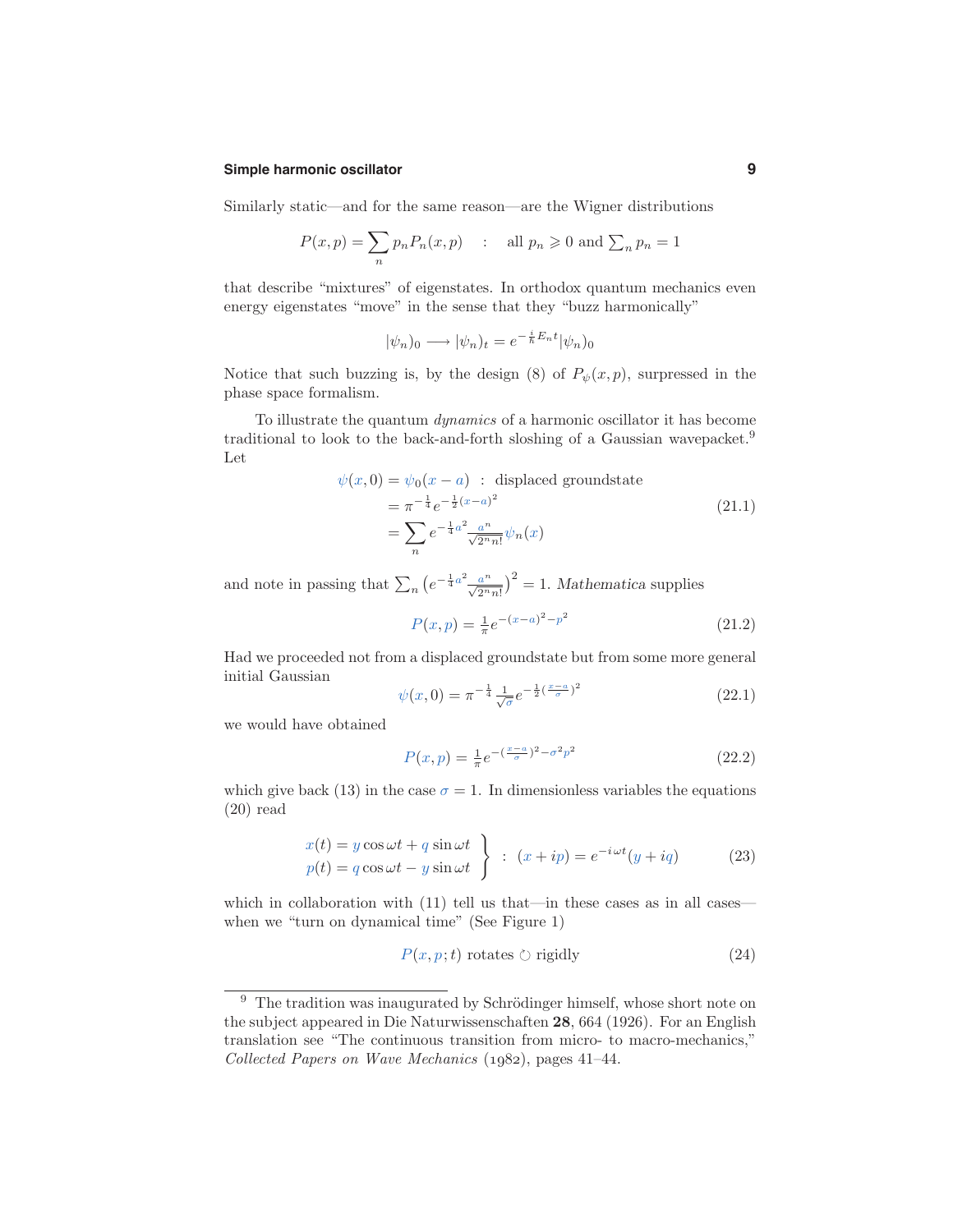

FIGURE 1: Frames from a film (to be read like a book) illustrating the dynamical rigid  $\circlearrowright$  rotation (24) of  $P(x, p; t)$ . The surface plotted is taken from (22.2) with  $a = 2$  and  $\sigma = \frac{1}{2}$ .

In the textbooks, $^{10}$  as in Schrödinger's original paper, one usually encounters only the "projective shadow"

$$
|\psi(x,t)|^2 = \int P(x,p;t) \, dp \quad : \quad \text{marginal distribution}
$$

of this pretty result: it is, of course, the shadow that does the "sloshing," while  $P(x, p; t)$  itself "twirls." We have been brought back again to the "reference" circle" met in introductory physics courses.<sup>11</sup> It is clear from the figure that the marginal distribution will slosh *rigidly* only in the case  $\sigma = 1$  (displaced ground state) when the Gaussian mountain has circular cross-section; in other cases it progresses through phases thin/fat/thin/fat each cycle (animation makes the

<sup>&</sup>lt;sup>10</sup> See, for example, Schiff, *Quantum Mechanics* ( $3<sup>rd</sup>$  edition 1968), p.74.

<sup>&</sup>lt;sup>11</sup> See Halliday, Resnik & Walker, *Fundamentals of Physics* (5<sup>th</sup> edition 1997), §16-7.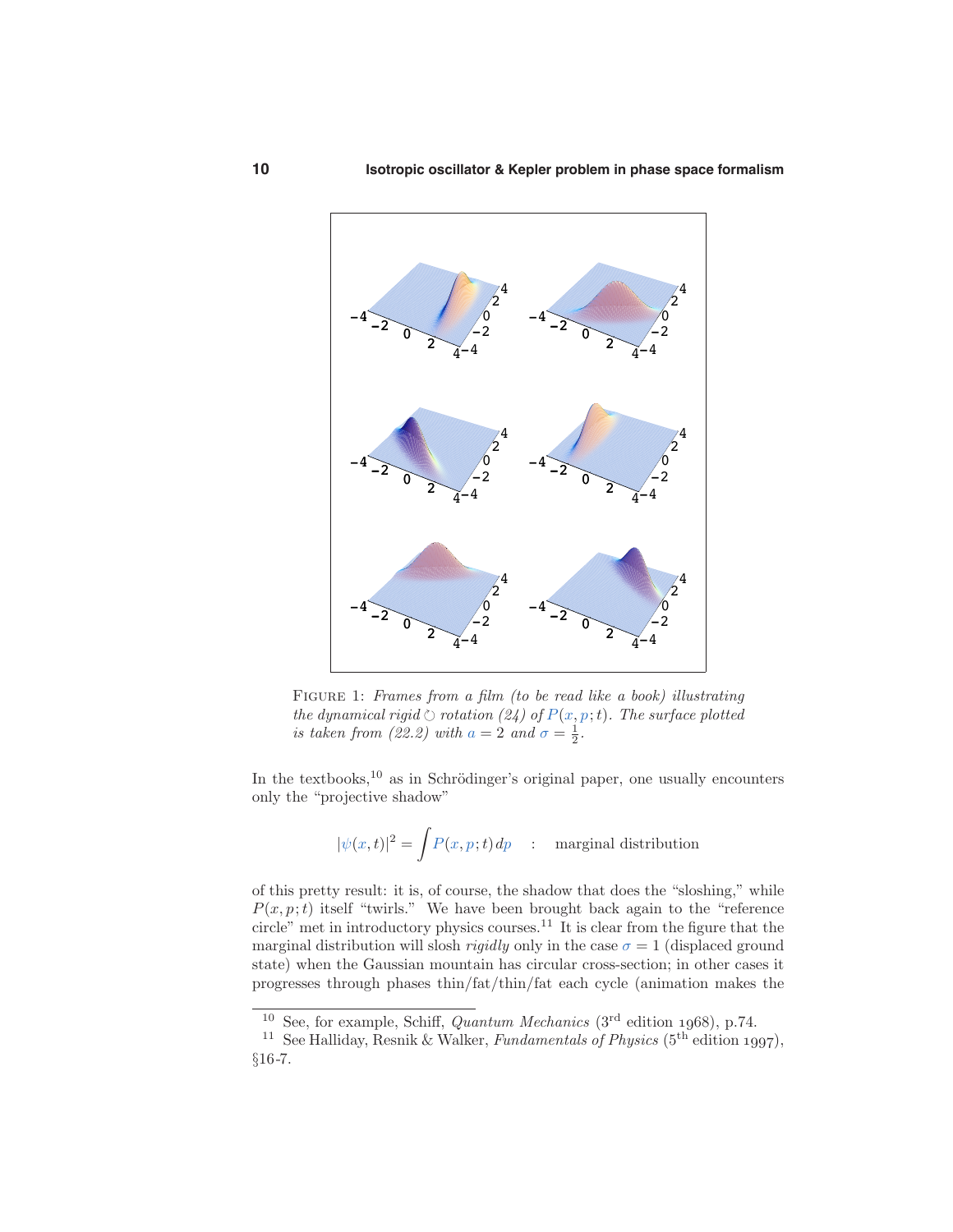#### **Simple harmonic oscillator 11**

point vivid). In the case shown, Mathematica informs us that

$$
|\psi(x,t)|^2 = \sqrt{8/\pi} \frac{1}{\sqrt{17 - 15\cos 2\omega t}} \exp\left\{-\frac{4(x - 2\cos \omega t)^2}{\cos^2 \omega t + 16\sin^2 \omega t}\right\}
$$

and that the time-averaged marginal distribution, though an object of physical interest, is difficult to compute (except numerically).

The preceding discussion is susceptible to this criticism: it treats a situation so specialized as to mask a fact which the phase space formalism serves to make plainly evident:

### Quantum motion is an interference effect

The displaced ground state was seen at (21.1) to present a very particular superposition of all eigenstates; to expose the simple essence of the point at issue, let us look instead to an arbitrary superposition of only two eigenstates. Taking those (orthogonal) energy eigenstates to be  $|m\rangle$  and  $|n\rangle$ , form

$$
|\psi) \equiv \cos \alpha \cdot |m\rangle + \sin \alpha \cdot |n\rangle
$$

where  $\alpha$  is a "mixing angle," introduced to insure that

$$
(\psi|\psi) = \cos^2 \alpha + \sin^2 \alpha = 1 \quad : \quad \text{all } \alpha
$$

What—in the case of an oscillator—can we say of the  $P_{\psi}$  associated with such a superposition? Working from (8) we readily obtain

$$
P_{\psi}(x, p) = \cos^2 \alpha \cdot P_m(x, p) + \sin^2 \alpha \cdot P_n(x, p)
$$
\n
$$
+ 2 \cos \alpha \sin \alpha \cdot \int \psi_m(x + \xi) \cos \{2p\xi\} \psi_n(x - \xi) d\xi
$$
\n(25)

 $\overbrace{\hspace{2.5cm}}^{\text{interference term, the only term that moves}}$ 

Note in this connection that the motion of the interference term does not place the normalization of  $P_m(x, p)$  at risk, since by (15.3)

$$
\iint P_m(x, p) dx dp = \cos^2 \alpha \cdot 1 + \sin^2 \alpha \cdot 1 + 2 \cos \alpha \sin \alpha \cdot 0 = 1
$$

One could probably use generating function techniques to work out a general description of  $\{$  interference term $\}_{mn} = \{$  interference term $\}_{nm}$ , but for the moment I am content to look at a single illustrate case: set  $m = 2$ ,  $n = 3$  and obtain

$$
P_{\psi}(x,p) = \frac{1}{\pi}e^{-\frac{1}{2}\xi}\left\{\cos^2\alpha \cdot \left(\frac{1}{2}\xi^2 - 2\xi + 1\right) + \sin^2\alpha \cdot \left(\frac{1}{6}\xi^3 - \frac{3}{2}\xi^2 + 3\xi - 1\right)\right\}
$$
  
+ 
$$
2\cos\alpha\sin\alpha \cdot \frac{1}{\pi}e^{-\frac{1}{2}\xi}\left\{\sqrt{\frac{8}{3}}x\left(\frac{1}{2}\xi^2 - 3\xi + 3\right)\right\}
$$
 (26)  
Lyymmetry-breaking factor

which is illustrated in Figure 2. Projection yields a marginal distribution

$$
\int P(x, p; t) dp = |\cos \alpha \cdot \psi_2(x) + \sin \alpha \cdot \psi_3(x) e^{-i\omega t}|^2
$$

which has evidently acquired a complicated undulatory motion.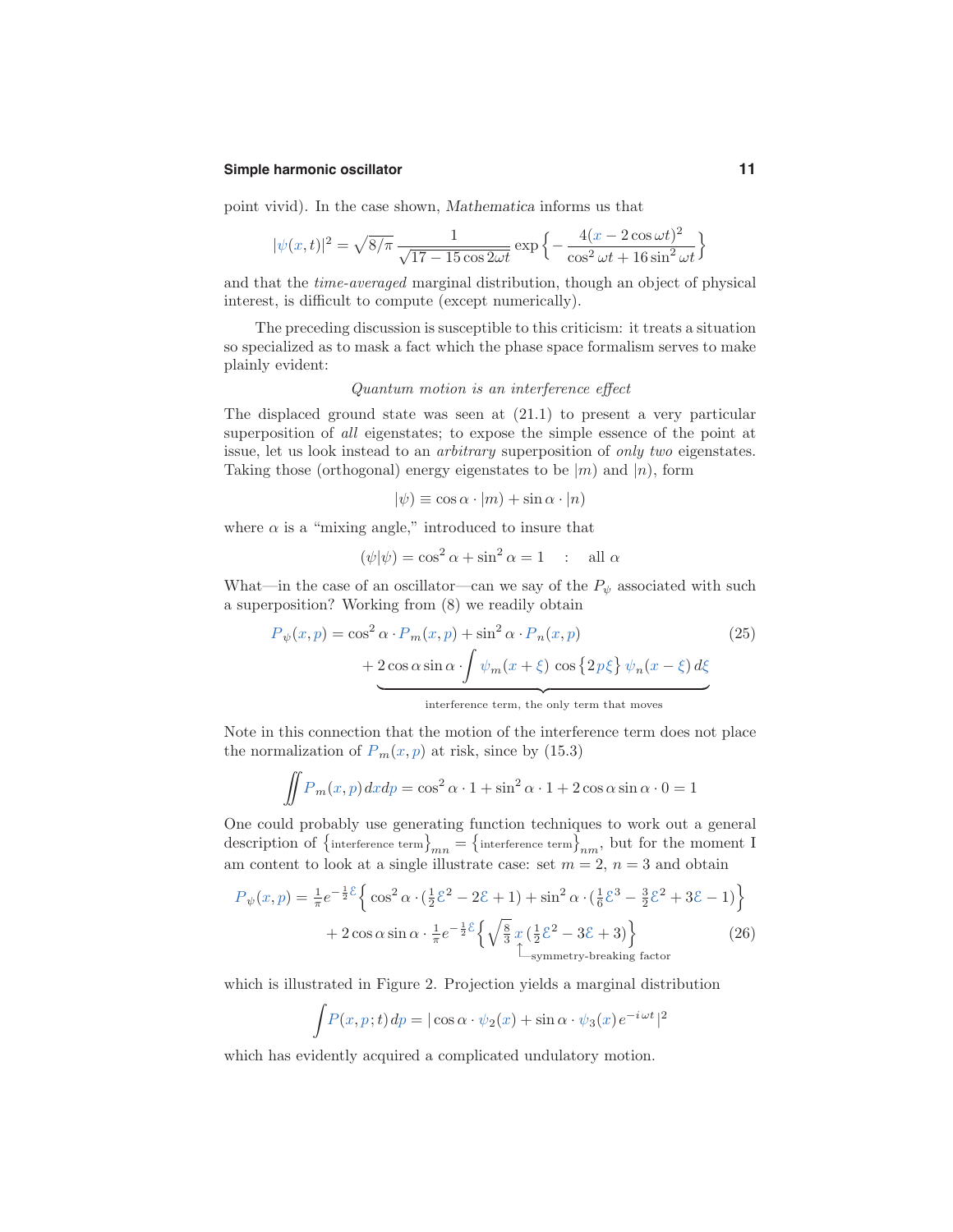

FIGURE 2: At top is the rotationally symmetric (therefore static) component of the  $P_{\psi}(x, p)$  of (26); in the middle is the "interference" term" which, because of its lateral asymmetry, does sense the  $\circlearrowright$ circulation of phase points; at bottom is their superposition. Equal weighting has here been assumed:  $\cos \alpha = \sin \alpha = 1/\sqrt{2}$ .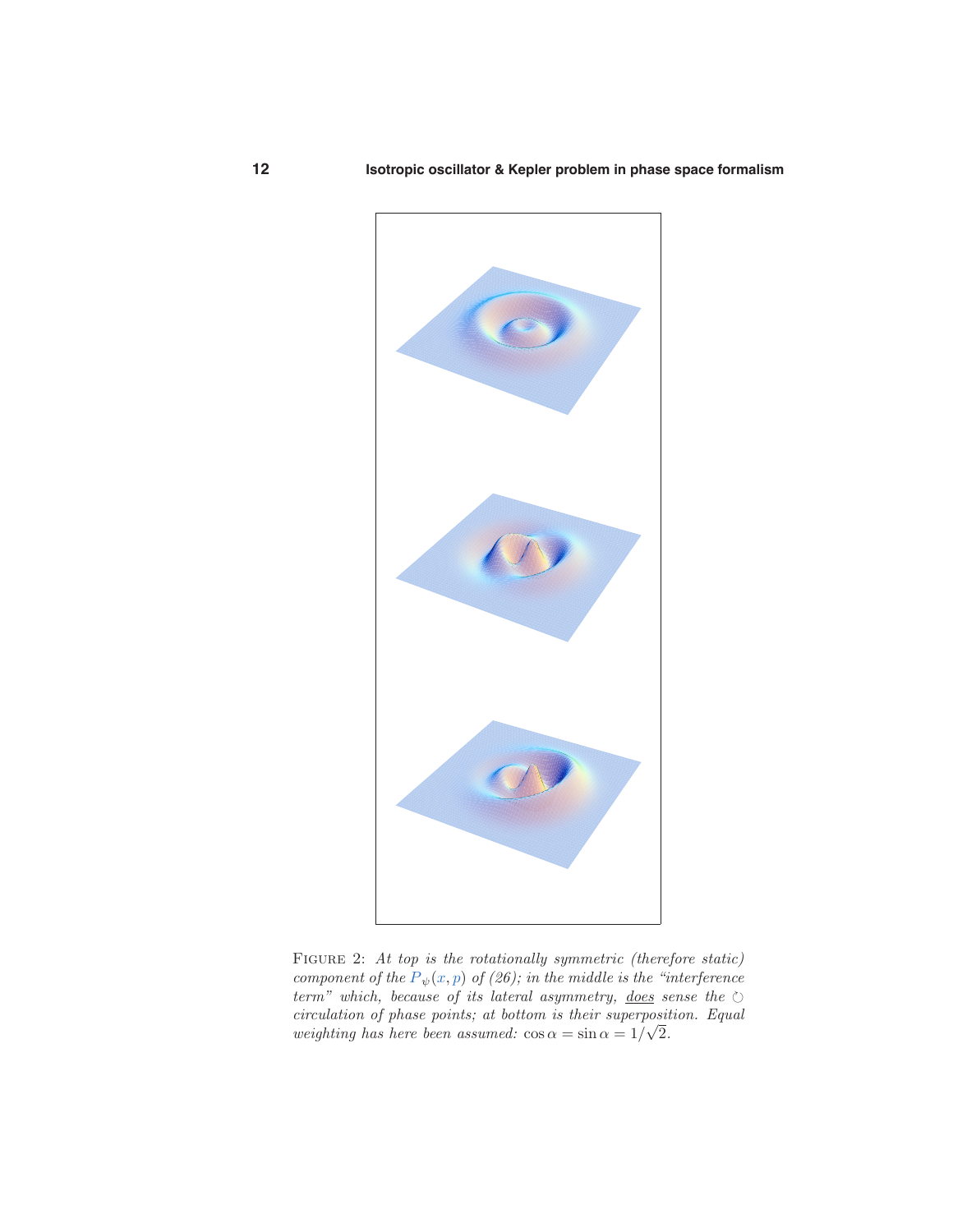#### **A primitive variational principle 13**

**Completing an analogy.** In view of the formal similarity of

$$
\psi(x,t)=\int G(x,t\,;y,0)\,\psi(y,0)\,dy
$$

and

$$
P_{\psi}(x,p;t) = \iint K(x,p,t;y,q,0) P_{\psi}(y,q;0) dydq
$$

—which in their different ways say the same thing—it might seem reasonable to ask for a function  $S(x, p, t; y, q, 0)$  that stands to  $K(x, p, t; y, q, 0)$  more or less as the classical action

$$
S(x, t; y, 0) = \frac{m\omega}{2\sin\omega t} \left[ (x^2 + y^2) \cos\omega t - 2xy \right]
$$

was seen at (18) to stand to

$$
G(x, t; y, 0) = \sqrt{\frac{i}{\hbar} \frac{\partial^2 S}{\partial x \partial y}} e^{\frac{i}{\hbar} S(x, t; y, 0)}
$$

This expectation is strengthened by the description at (10) of a very close interrelationship between  $K$  and  $G$ , but somewhat dimmed by the observation at  $(19)$  that K has a very singular design:

$$
K(x, p, t; y, q, 0) = \delta(x - y \cos \omega t - \frac{1}{m\omega} q \sin \omega t) \delta(p - q \cos \omega t + m\omega y \sin \omega t)
$$
  
=  $\frac{1}{\hbar} \delta(x - y \cos \omega t - q \sin \omega t) \delta(p - q \cos \omega t + y \sin \omega t)$   
=  $\frac{1}{\hbar} K(x, p, t; y, q, 0)$  (27)

But in Gaussian representation the  $\delta$ -function reads

$$
\delta(x - a) = \lim_{\epsilon \downarrow 0} \frac{1}{\sqrt{\pi \epsilon}} e^{-(x - a)^2/\epsilon}
$$
\n(28)

and it becomes in this light semi-natural to write

$$
K(x, p, t; y, q, 0) = \lim_{\epsilon \downarrow 0} \frac{1}{\pi \epsilon} e^{-8/\epsilon}
$$
 (29)

with

$$
S(x, p, t; y, q, 0) \equiv (x - y \cos \omega t - q \sin \omega t)^2 + (p - q \cos \omega t + y \sin \omega t)^2
$$
  

$$
= \frac{1}{\hbar} \cdot \frac{2}{\omega} \left\{ \frac{1}{2m} (p - q \cos \omega t + m \omega q \sin \omega t)^2 + \frac{1}{2} m \omega^2 (x - y \cos \omega t - \frac{1}{m \omega} q \sin \omega t)^2 \right\}
$$
  

$$
\equiv \frac{1}{\hbar} \cdot S(x, p, t; y, q, 0)
$$
(30)

In rough mimicry of Hamilton's principle we require

$$
\mathcal{S} = \text{extremum} \tag{31}
$$

(the extremum is here necessarily a minimum) and recover (23):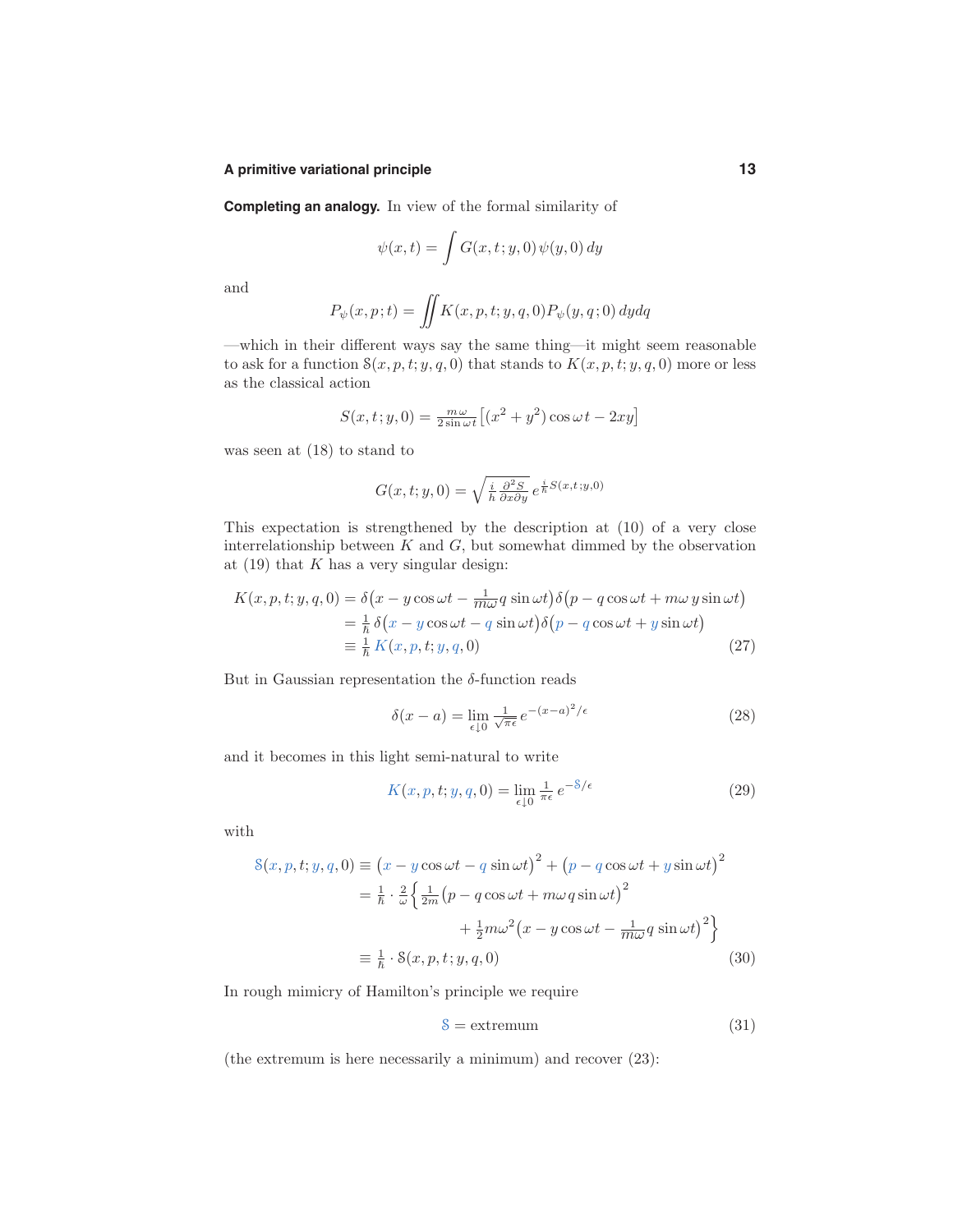$$
x(t) = y \cos \omega t + q \sin \omega t
$$

$$
p(t) = q \cos \omega t - y \sin \omega t
$$

Richard Crandall, in conversation many years ago, has reported to me that Richard Feynman (of whom Crandall was then a student) once remarked (semi-facetiously?) that any physical statement of the form

$$
A_1 = B_1
$$
 and  $A_2 = B_2$  and ... :  $A$ 's and  $B$ 's real

can be cast as a "variational principle:" one has only to write

$$
(A_1 - B_1)^2 + (A_2 - B_2)^2 + \dots = \text{minimum}
$$

The variational principle (31) is a swindle in precisely that sense: one must "know the answer" before one can even write it down, and the writing is then almost pointless. Almost, but not quite . . . for the introduction of the classical "answer" into  $\delta$  does lead *via* (29) back to the *quantum* physics of the oscillator. I discuss this point more thoroughly in a moment.

A question natural to ask—but which I will not at this point digress to explore—is this: Is there a sense in which  $\mathcal{S}(x, p, t; y, q, 0)$  enters as a "natural object" into the classical mechanics of the oscillator?

**Recovery of Green's function from its phase space counterpart.** Wigner/Weyl gave us

$$
\psi(x) \longrightarrow P_{\psi}(x, p)
$$
  
Wigner/Weyl

but the reverse procedure

$$
\psi(x) \longleftarrow \qquad \qquad P_{\psi}(x, p)
$$

was, so far as I am aware, first described in unpublished work by Mark Beck. Beck's construction<sup>12</sup> yields

$$
\psi(x) = [\psi^*(a)]^{-1} \cdot \int P_{\psi}(\frac{x+a}{2}, p) e^{\frac{i}{\hbar}p(x-a)} dp
$$
  
\n
$$
\downarrow
$$
  
\n
$$
= [\psi^*(0)]^{-1} \cdot \int P_{\psi}(\frac{x}{2}, p) e^{\frac{i}{\hbar}p x} dp \text{ in the special case } a = 0
$$

on the assumption that

$$
\int P(a, p) dp = \psi^*(a)\psi(a) \neq 0
$$

 $12$  See page 13 in the class notes previously cited.<sup>3</sup>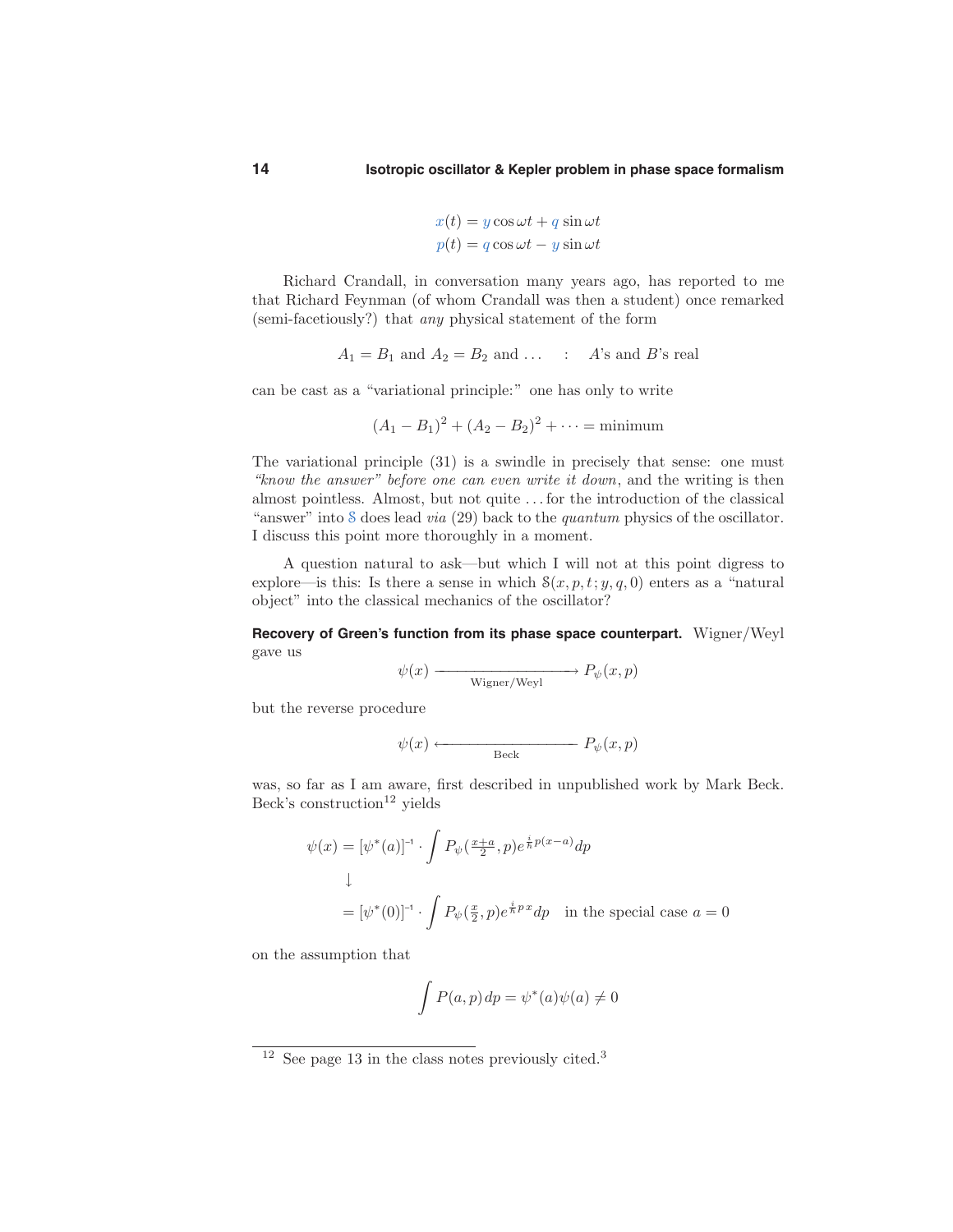#### **Recovery of Green's function from its phase space counterpart 15**

Look back again, in this light, to (10):

$$
K(x, p, t; y, q, 0)
$$
  
=  $\frac{4}{\hbar} \iint G^*(x + \xi, t; y + \xi, 0) e^{2\frac{i}{\hbar}(p\xi - q\xi)} G(x - \xi, t; y - \xi, 0) d\xi d\xi$ 

By Fourier transformation we have

$$
\iint K(x, p, t; y, q, 0) e^{-2\frac{i}{\hbar}(p\zeta - q\zeta)} dp dq
$$
\n
$$
= h \iint G^*(x + \xi, t; y + \xi, 0) \delta(\xi - \zeta) \delta(\xi - \zeta) G(x - \xi, t; y - \xi, 0) d\xi d\xi
$$
\n
$$
= h G^*(x + \zeta, t; y + \zeta, 0) G(x - \zeta, t; y - \zeta, 0)
$$

Select points a and b at which  $G^*(a,t; b,0)G(a,t; b,0) \neq 0$ . Set  $\zeta = a - x$  and  $\zeta = b - y$  to obtain

$$
h G^{*}(a, t; b, 0) G(2x - a, t; 2y - b, 0)
$$
  
= 
$$
\iint K(x, p, t; y, q, 0) e^{-2\frac{i}{\hbar}[p(a-x)-q(b-y)]} dp dq
$$

which by notational adjustment  $2x - a \mapsto x$ ,  $2y - b \mapsto y$  becomes

$$
G(x, t; y, 0) = [hG^*(a, t; b, 0)]^{-1} \cdot \iint K(\frac{x+a}{2}, p, t; \frac{y+b}{2}, q, 0) e^{\frac{i}{\hbar}[p(x-a)-q(y-b)]} dp dq
$$
  
\n
$$
\downarrow
$$
\n
$$
(32.1)
$$
\n
$$
= [hG^*(0, t; 0, 0)]^{-1} \cdot \iint K(\frac{x}{2}, p, t; \frac{y}{2}, q, 0) e^{\frac{i}{\hbar}[px-qy]} dp dq
$$

The prefactors are determined to within phase factors by the statements

$$
|hG(a, t; b, 0)|^2 = \iint K(a, p, t; b, q, 0) dp dq
$$
  
\n
$$
\downarrow
$$
  
\n
$$
|hG(0, t; 0, 0)|^2 = \iint K(0, p, t; 0, q, 0) dp dq \text{ in the special case } a = b = 0
$$
\n(32.2)

and the phase factors can be extracted from the requirement that

$$
\lim_{t \downarrow 0} G(x, t; y, 0) = \delta(x - y)
$$
\n(32.3)

where the prefactors are, in effect, normalization constants, fixed to within an arbitrary phase factor.

If the  $K(x, p, t; y, q, 0)$  appropriate to a quantum system  $\mathfrak{S}$  were available as a point of departure, then one could in principle use (32) to construct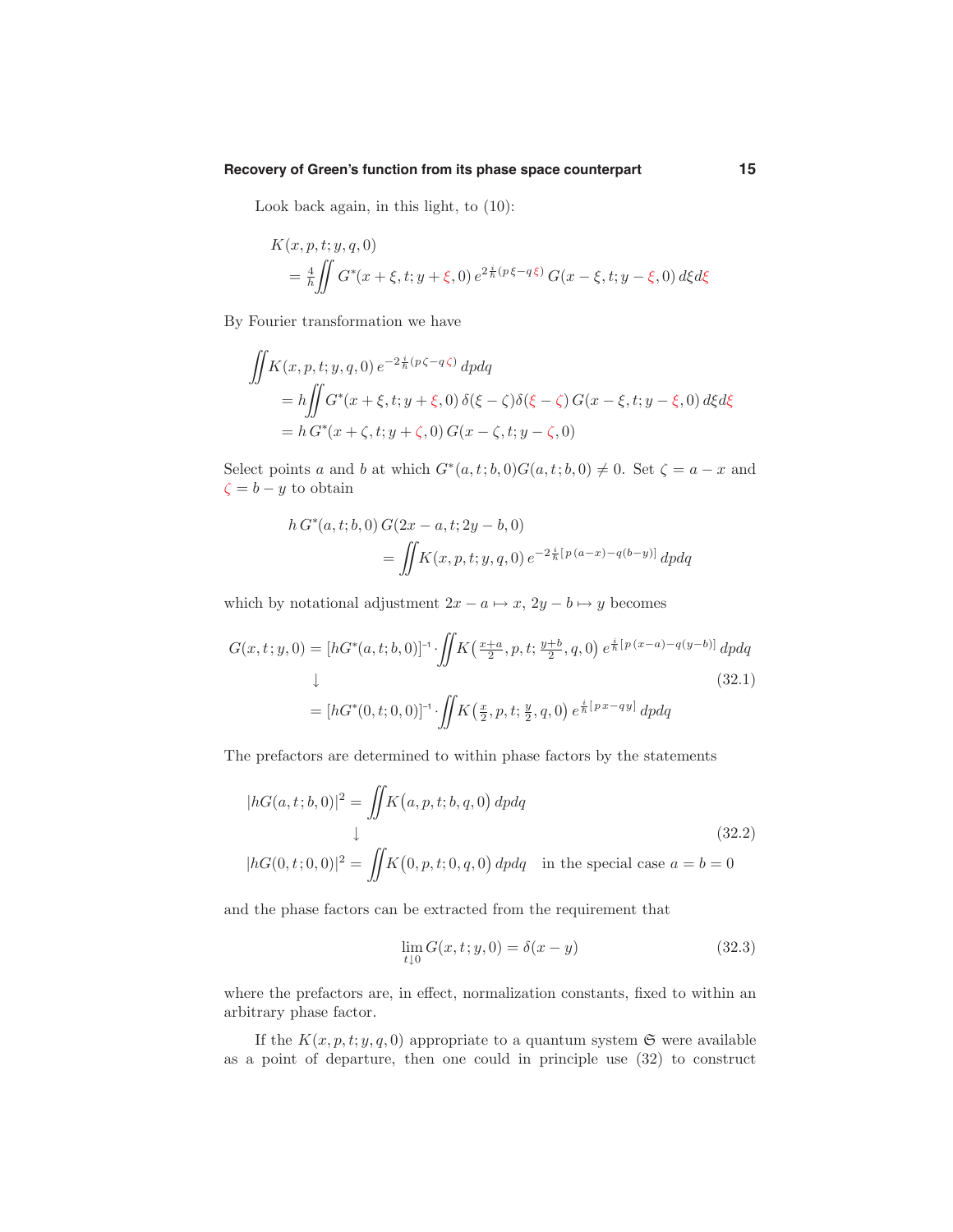$G(x,t; y, 0)$ , and if additionally one could bring the Green's function to the form

$$
G(x,t;y,0)=\sum_n e^{-\frac{i}{\hbar}E_n t}\psi_n(x)\psi_n^*(y)
$$

then one could simply read off the solutions of the associated time-independent Schrödinger equation. In favorable cases such a program can actually be carried to completion . . . as I now demonstrate:

**Uncommon approach to the quantization of an oscillator.** Quantization of the oscillator—first accomplished by Planck almost exactly a century ago (I write on 8 December 2000; Planck's radiation formula and its derivation were announced on 14 December 1900)—marks the birthplace of quantum mechanics. The oscillator, for reasons that can be attributed mainly to the quadraticity of its Hamiltonian, is an exceptionally accommodating system, and its quantization can be/has been approached in a great variety of ways. To that long list I add now another.

We were led at (27) to a quantum mechanical statement

$$
K_{\rm osc}(x, p, t; y, q, 0)
$$
  
=  $\delta(x - y \cos \omega t - \frac{1}{m\omega} q \sin \omega t) \delta(p - q \cos \omega t + m\omega y \sin \omega t)$  (33)

that—remarkably—contains no  $\hbar$ , and that can be read as a description of the *classical* motion of the harmonically driven phase point which at time  $t = 0$ resided at  $\{y, q\}$ . Let us suppose that (33)—though a statement which we obtained as a result of long quantum mechanical analysis (involving steps which I propose now, in effect, to reverse)—has been given. Returning with (33) to  $(32.1)$  we have

$$
hG_{\rm osc}(x, t; y, 0)G_{\rm osc}^{*}(0, t; 0, 0)
$$
  
= 
$$
\iint \delta\left(\frac{x}{2} - \frac{y}{2}\cos\omega t - \frac{1}{m\omega}q\sin\omega t\right)
$$

$$
\cdot \delta\left(p - q\cos\omega t + m\omega\frac{y}{2}\sin\omega t\right)e^{\frac{i}{\hbar}\left[px - qy\right]}\,dpdq
$$
  
= 
$$
\int \frac{m\omega}{\sin\omega t}\delta\left(q - \frac{m\omega(x - y\cos\omega t)}{2\sin\omega t}\right)\exp\left\{\frac{i}{\hbar}\left[x(q\cos\omega t - m\omega\frac{y}{2}\sin\omega t) - qy\right]\right\}dq
$$
  
= 
$$
\frac{m\omega}{\sin\omega t}\exp\left\{\frac{i}{\hbar}\frac{m\omega}{2\sin\omega t}\left[(x^2 + y^2)\cos\omega t - 2xy\right]\right\}
$$

Therefore

$$
h|G_{\rm osc}(0,t;0,0)|^2 = \frac{m\omega}{\sin\omega t} \quad \Longrightarrow \quad [G_{\rm osc}^*(0,t;0,0)]^{-1} = \sqrt{\frac{h\sin\omega t}{m\omega}} \cdot e^{i\alpha}
$$

and we have

$$
G_{\rm osc}(x, t; y, 0) = e^{i\alpha} \sqrt{\frac{m\omega}{h \sin \omega t}} \exp\left\{\frac{i}{\hbar} \frac{m\omega}{2 \sin \omega t} \left[ (x^2 + y^2) \cos \omega t - 2xy \right] \right\}
$$
  

$$
\Downarrow
$$
  

$$
= e^{i\alpha} \sqrt{i \frac{1}{\pi} \frac{m}{2i\hbar t}} \exp\left\{-\frac{m}{2i\hbar t} (x - y)^2\right\} \text{ as } t \downarrow 0
$$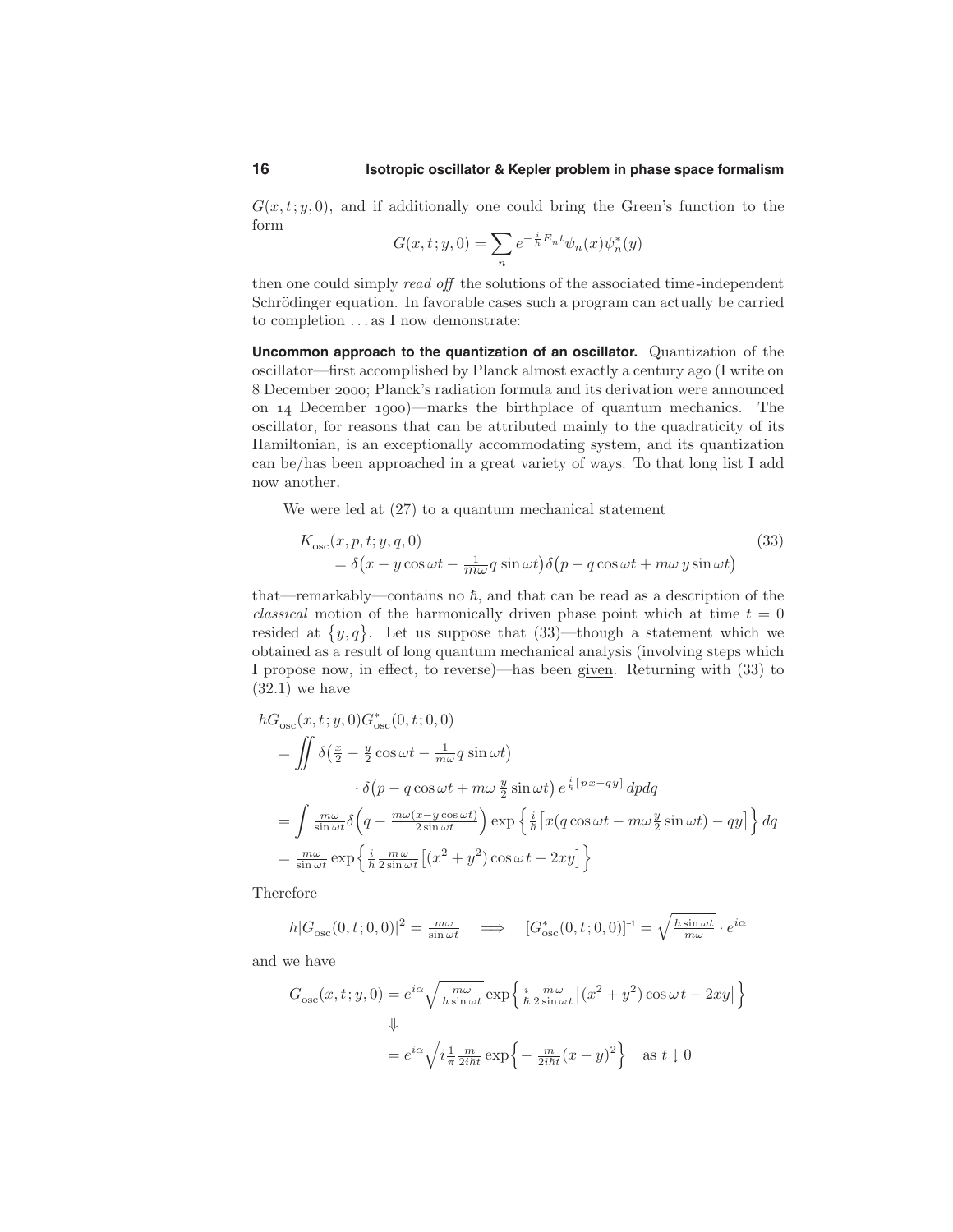#### **An uncommon quantization technique applied to the oscillator 17**

which in view of (28) requires that to achieve (32.3) we must set  $e^{i\alpha} = 1/\sqrt{i}$ . We then have

$$
G_{\rm osc}(x,t;y,0) = \sqrt{\frac{m\omega}{ih\sin\omega t}} \exp\left\{\frac{i}{\hbar} \frac{m\omega}{2\sin\omega t} \left[ (x^2 + y^2) \cos\omega t - 2xy \right] \right\}
$$

which exactly reproduces (18). So we have, in this instance, managed to carry out STEP ONE

$$
G_{\mathrm{osc}}(x,t;y,0)\longleftarrow{}\underbrace{K_{\mathrm{osc}}(x,p,t;y,q,0)}_{\mathrm{extended~Beck}}
$$

of our 2-step program. The labor of step two was, as it happens, performed by Ferdinand Mehler in  $(1866)$ , who established<sup>13</sup> that the expression on the right side of (18)

$$
\sqrt{\text{etc.}} \exp\left\{\frac{i}{\hbar}\text{etc.}\right\} = \sum_{n} e^{-i\omega(n+\frac{1}{2})t} \psi_n(x)\psi_n(y)
$$

This equation provides an explicit summary of the information that enters into the solution of

$$
\mathbf{H}_{\mathrm{osc}}\psi_n(x) = E_n\psi_n(x)
$$

It would be of great interest to know what the "phase space propagator" looks like in some other exactly soluable cases, and in those cases to test the utility of the program (33).

**2-dimensional isotropic oscillator.** In Cartesian coordinates the system presents itself

$$
L = \frac{1}{2}m(\dot{x}_1^2 - \omega^2 x_1^2) + \frac{1}{2}m(\dot{x}_2^2 - \omega^2 x_2^2)
$$
 (34.1)

as such a simple generalization of its 1-dimensional counterpart

$$
L = \frac{1}{2}m(\dot{x}_1^2 - \omega^2 x_1^2)
$$

that it might seem a little difficult to suppose that it is of any special interest, or displays any novel features. The first hint that it does so springs from the realization that the orbits have suddenly become relatively complicated figures —ellipses (simple Lissajous figures) inscribed on the coordinate plane. And that it has become possible to contemplate "symmetry adapted" coordinates: write

$$
x_1 = r \cos \varphi = ae^{\rho} \cos \varphi
$$
  

$$
x_2 = r \sin \varphi = ae^{\rho} \sin \varphi
$$
 : *a* an arbitrary "length"

and obtain

$$
L = \frac{1}{2}m\{\dot{r}^2 + r^2\dot{\varphi}^2 - \omega^2r^2\}
$$
 (34.2)

$$
= \frac{1}{2}ma^2e^{2\rho}\{\dot{\rho}^2 + \dot{\varphi}^2 - \omega^2\}
$$
 (34.3)

<sup>13</sup> See again equation (9) in "Jacobi's theta transformation and Mehler's formula: their interrelation, and their role in the quantum theory of angular momentum" (November 2000).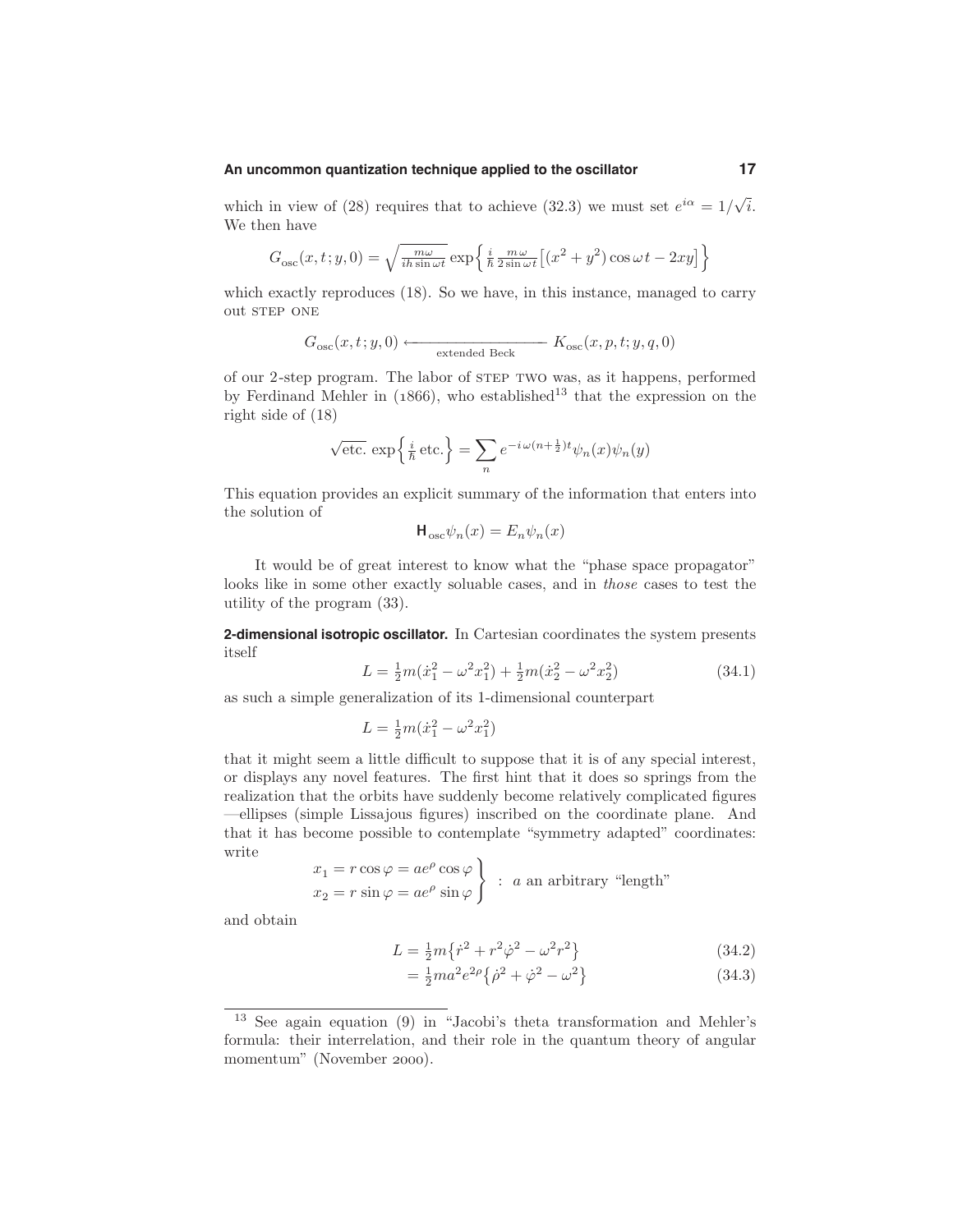#### **18 Isotropic oscillator & Kepler problem in phase space formalism**

Let us agree to work initially in Cartesian coordinates, one grounds that it is the phase space formalism with which we desire to establish contact, and that formalism, as standardly presented, works only in Cartesian coordinates. From the symmetrically bipartite design of the Hamiltonian

$$
\mathbf{H} = \frac{1}{2m} \mathbf{p}_1^2 + \frac{1}{2} m \omega^2 \mathbf{x}_1^2 + \frac{1}{2m} \mathbf{p}_2^2 + \frac{1}{2} m \omega^2 \mathbf{x}_2^2 \tag{35}
$$

it follows that the resulting quantum mechanics is in many respects simply a duplex version of the quantum mechanics of a simple oscillator. The Schrödinger equation separates: the eigenfunctions are products

$$
\psi_{n_1 n_2}(x_1, x_2) = \psi_{n_1}(x_1) \cdot \psi_{n_2}(x_2)
$$
\n(36.1)

of the eigenfunctions of a simple oscillator: the associated eigenvalues

$$
E_{n_1 n_2} = (n_1 + n_2 + 1)\hbar\omega \qquad : \qquad n_1, n_2 = 0, 1, 2, \dots
$$
  
\n
$$
\downarrow
$$
  
\n
$$
E_n = (n+1)\hbar\omega \quad \text{with} \quad n \equiv n_1 + n_2
$$
 (36.2)

are  $(n+1)$ -fold degenerate, being shared by  $\psi_{0,n}$ ,  $\psi_{1,n-1}$ ,  $\psi_{2,n-2}$ , ...,  $\psi_{n,0}$ . One has

$$
\psi(x_1, x_2, t) = \iint G(x_1, x_2, t; y_1, y_2, 0) \psi(y_1, y_2, 0) dy_1 dy_2
$$
  

$$
G(x_1, x_2, t; y_1, y_2, 0) = G_{\text{osc}}(x_1, t; y_1, 0) \cdot G_{\text{osc}}(x_2, t; y_2, 0)
$$
(37)

with

In two dimensions the Wigner transform of 
$$
\psi(x_1, x_2)
$$
 is—compare (8)—

defined 
$$
P_{\lambda}(x) = \lambda \left(1 - \frac{1}{2}\right)
$$

$$
P_{\psi}(x_1, x_2, p_1, p_2)
$$
  
=  $\left(\frac{2}{h}\right)^2 \iint \psi^*(x_1 + \xi_1, x_2 + \xi_2) e^{2\frac{i}{h}(p_1\xi_1 + p_2\xi_2)} \psi(x_1 - \xi_1, x_2 - \xi_2) d\xi_1 d\xi_2$ 

which will be abbreviated

$$
P_{\psi}(\boldsymbol{x},\boldsymbol{p}) = \left(\frac{2}{\hbar}\right)^2 \iint \psi^*(\boldsymbol{x} + \boldsymbol{\xi}) e^{2\frac{i}{\hbar}\boldsymbol{p}\cdot\boldsymbol{\xi}} \psi(\boldsymbol{x} - \boldsymbol{\xi}) d\xi_1 d\xi_2 \tag{38}
$$

We are powerless to *plot* such functions, but do have available to us such devices as the display of 2-dimensional sections—such, for example, as  $P_{\psi}(x_1, x_2, 0, 0)$  or of associated marginal distributions:

$$
|\psi(x_1, x_2)|^2 = \iint P_{\psi}(\mathbf{x}, \mathbf{p}) dp_1 dp_2 \quad : \quad \text{typical marginal distribution}
$$

The Wigner transforms of the eigenfunctions have product structure

$$
P_{n_1 n_2}(x_1, x_2, p_1, p_2) = P_{n_1}(x_1, p_1) \cdot P_{n_2}(x_2, p_2)
$$
\n(39)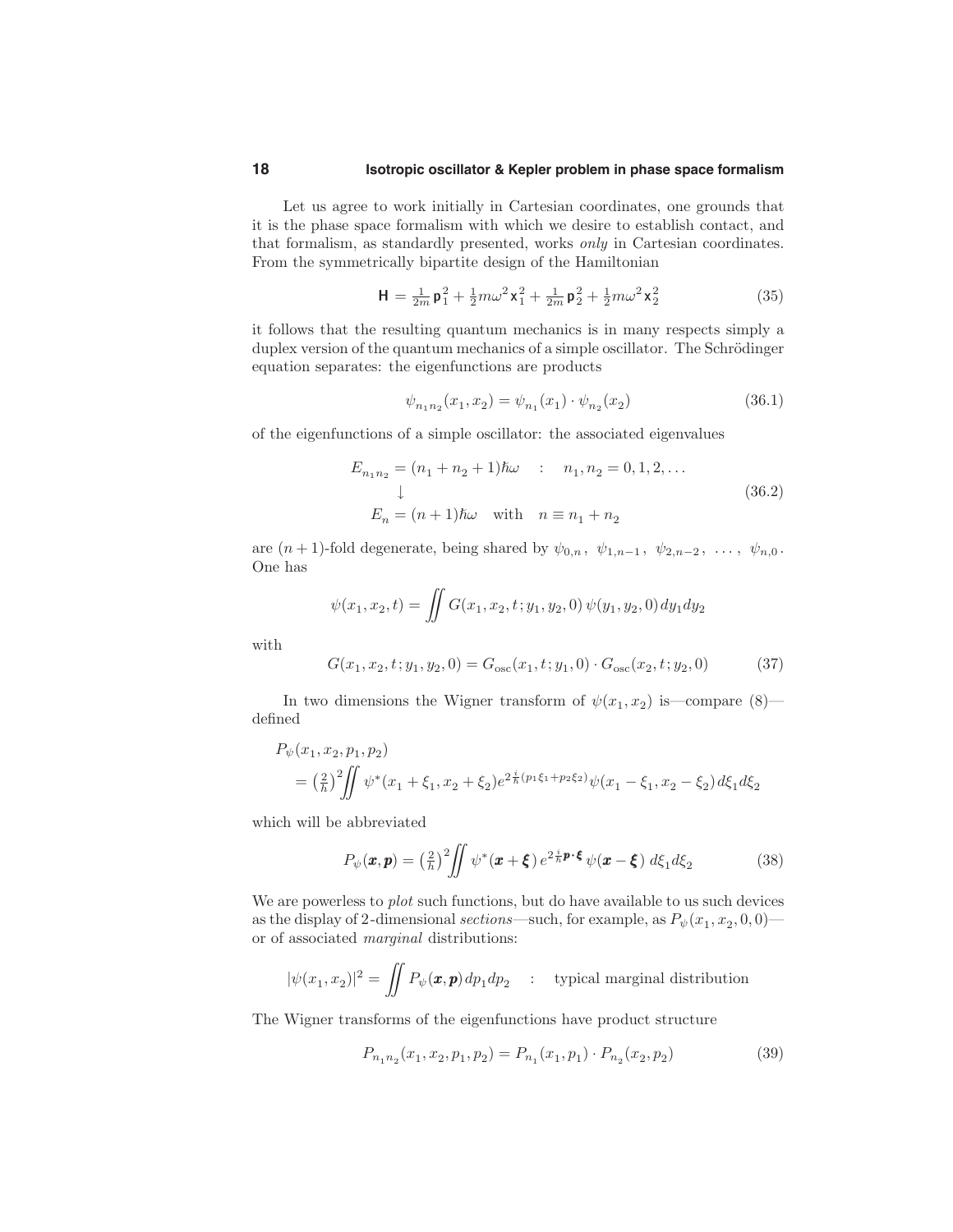#### **Hidden symmetry revealed 19**

where the factors were found at  $(17)$  to depend upon their respective arguments through

$$
\begin{aligned} \n\mathcal{E}_1 &\equiv 2(p_1^2 + x_1^2) \\ \n\mathcal{E}_2 &\equiv 2(p_2^2 + x_2^2) \n\end{aligned} \tag{40}
$$

Product structure attaches also to the "phase space propagator," where by enlargement upon (19) we have

$$
K(\boldsymbol{x}, \boldsymbol{p}, t; \boldsymbol{y}, \boldsymbol{q}, 0) \tag{40}
$$
\n
$$
= \delta(x_1 - y_1 \cos \omega t - \frac{1}{m\omega} q_1 \sin \omega t) \delta(p_1 - q_1 \cos \omega t + m\omega y_1 \sin \omega t) \cdot \delta(x_2 - y_2 \cos \omega t - \frac{1}{m\omega} q_2 \sin \omega t) \delta(p_2 - q_2 \cos \omega t + m\omega y_2 \sin \omega t)
$$

while its hypothetical logarithmic companion grows additively: in dimensionless variables we expect to have (compare (30))

$$
8(\mathbf{x}, \mathbf{p}, t; \mathbf{y}, \mathbf{q}, 0) \tag{41}
$$
\n
$$
= (x_1 - y_1 \cos \omega t - q_1 \sin \omega t)^2 + (p_1 - q_1 \cos \omega t + y_1 \sin \omega t)^2 + (x_2 - y_2 \cos \omega t - q_2 \sin \omega t)^2 + (p_2 - q_2 \cos \omega t + y_2 \sin \omega t)^2
$$

We are in position now to consider the first of the issues that motivated this discussion:

**Hidden symmetry revealed.** Equations (40) and (41) allude—in their distinct ways, and for distinct "reasons" (surprisingly in the first instance, since  $K$  is a quantum mechanical object)—to "dynamical phase flow" in 4-dimensional phase space  $\Gamma_4$ :

$$
t\text{-parameterized action } \mathcal{H}[t] \text{ of } H \; : \; \begin{cases} \, y_1 \longmapsto x_1(t) = y_1 \cos \omega t + q_1 \, \sin \omega t \\ \, q_1 \longmapsto p_1(t) = q_1 \cos \omega t - y_1 \, \sin \omega t \\ \, y_2 \longmapsto x_2(t) = y_2 \cos \omega t + q_2 \, \sin \omega t \\ \, q_2 \longmapsto p_2(t) = q_2 \cos \omega t - y_2 \, \sin \omega t \end{cases}
$$

They allude, that is to say, to the t-parameterized canonical transformation generated by the Hamiltonian. From the overt rotational symmetry of the Lagrangian (34) one is led via Noether's theorem to the identification of

$$
L_3 \equiv x_1 p_2 - x_2 p_1 \tag{42}
$$

as a conserved observable:  $^{14}$ 

$$
[H, L_3] = 0 \tag{43}
$$

 $^{14}\,$  To facilitate work with dimensionless variables I define

$$
[A,B] \equiv \frac{\partial A}{\partial x_1} \frac{\partial B}{\partial p_1} + \frac{\partial A}{\partial x_2} \frac{\partial B}{\partial p_2} - \frac{\partial B}{\partial x_1} \frac{\partial A}{\partial p_1} - \frac{\partial B}{\partial x_2} \frac{\partial A}{\partial p_2} = \hbar \cdot [A,B]
$$

Also  $H \equiv \frac{1}{2} \{p_1^2 + x_1^2 + p_2^2 + x_2^2\} = \frac{1}{\hbar \omega} H$  is the "dimensionless Hamiltonian" for purposes of this discussion.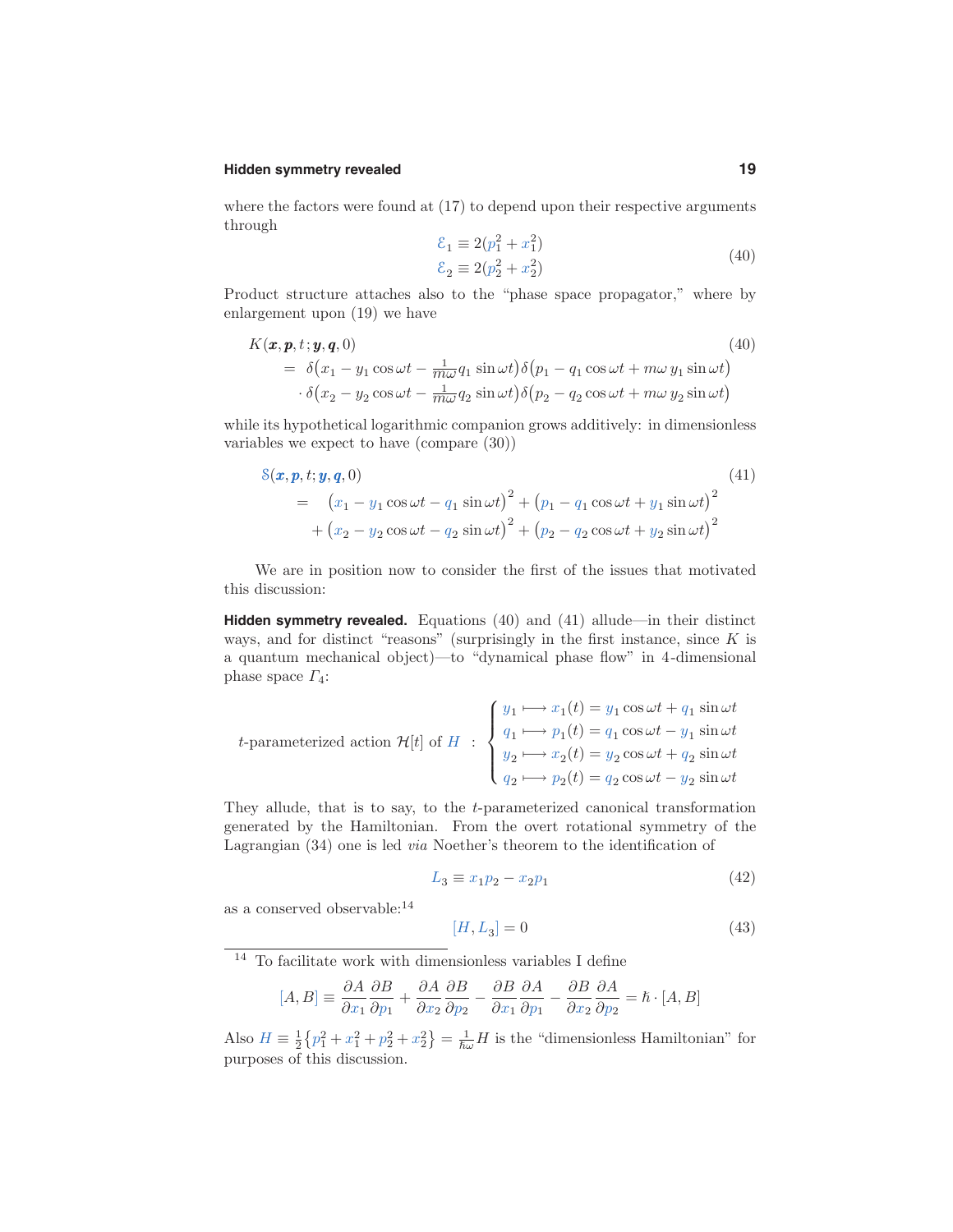Look upon  $L_3(x, p)$  as the generator of a *u*-parameterized family of canonical transformations: specifically

$$
u\text{-parameterized action } \mathcal{L}_3[u] \text{ of } L_3 \; : \; \begin{cases} \, x_1 \longmapsto \hat{x}_1 = x_1 \cos u - x_2 \, \sin u \\ \, p_1 \longmapsto \hat{p}_1 = p_1 \cos u - p_2 \, \sin u \\ \, x_2 \longmapsto \hat{x}_2 = x_2 \cos u + x_1 \, \sin u \\ \, p_2 \longmapsto \hat{p}_2 = p_2 \cos u + p_1 \, \sin u \end{cases}
$$

which was obtained by integration of

$$
\frac{d}{du}x_1 = -[L_3, x_1] = +\partial L_3/\partial p_1 = -x_2
$$
  
\n
$$
\frac{d}{du}p_1 = -[L_3, p_1] = -\partial L_3/\partial x_1 = -p_2
$$
  
\n
$$
\frac{d}{du}x_2 = -[L_3, x_2] = +\partial L_3/\partial p_2 = +x_1
$$
  
\n
$$
\frac{d}{du}p_2 = -[L_3, p_2] = -\partial L_3/\partial x_2 = +p_1
$$

The statement  $(43)$  that  $L_3$  is a constant of the motion can be phrases this way:  $\mathcal{L}_3$  maps dynamical trajectories to dynamical trajectories. Which is to say: the following diagram is "commutative" in the sense that the red sequence of



operations has the same effect as the black sequence. The claim is established by computation of a sort which I am content generally to entrust to Mathematica, but which I illustrate in a single instance:

$$
y_1 \bigcup (y_1 \cos \omega t + q_1 \sin \omega t) \cos u - (y_2 \cos \omega t + q_2 \sin \omega t) \sin u
$$
  

$$
y_1 \bigcup (y_1 \cos u - y_2 \sin u) \cos \omega t + (q_1 \cos u - q_2 \sin u) \sin \omega t
$$
  
the expressions on the right are clearly equal

More to the immediate point, we look with the assistance of Mathematica to the "classical phase action"  $S(x, p, t; y, q, 0)$  introduced at (41) and discover that

$$
\mathcal{S}(\hat{\boldsymbol{x}}, \hat{\boldsymbol{p}}, t; \hat{\boldsymbol{y}}, \hat{\boldsymbol{q}}, 0) = \mathcal{S}(\boldsymbol{x}, \boldsymbol{p}, t; \boldsymbol{y}, \boldsymbol{q}, 0) \tag{45}
$$

"Classical phase action" is <u>invariant under the action of  $\mathcal{L}_3[u]$ </u>.

Look finally to the (quantum mechanical) phase space propagator  $(40)$ , which in dimensionless variables becomes

$$
K(\boldsymbol{x}, \boldsymbol{p}, t; \boldsymbol{y}, \boldsymbol{q}, 0) \tag{46}
$$
  
=  $\delta(x_1 - y_1 \cos \omega t - q_1 \sin \omega t) \delta(p_1 - q_1 \cos \omega t + y_1 \sin \omega t)$   
 $\cdot \delta(x_2 - y_2 \cos \omega t - q_2 \sin \omega t) \delta(p_2 - q_2 \cos \omega t + y_2 \sin \omega t)$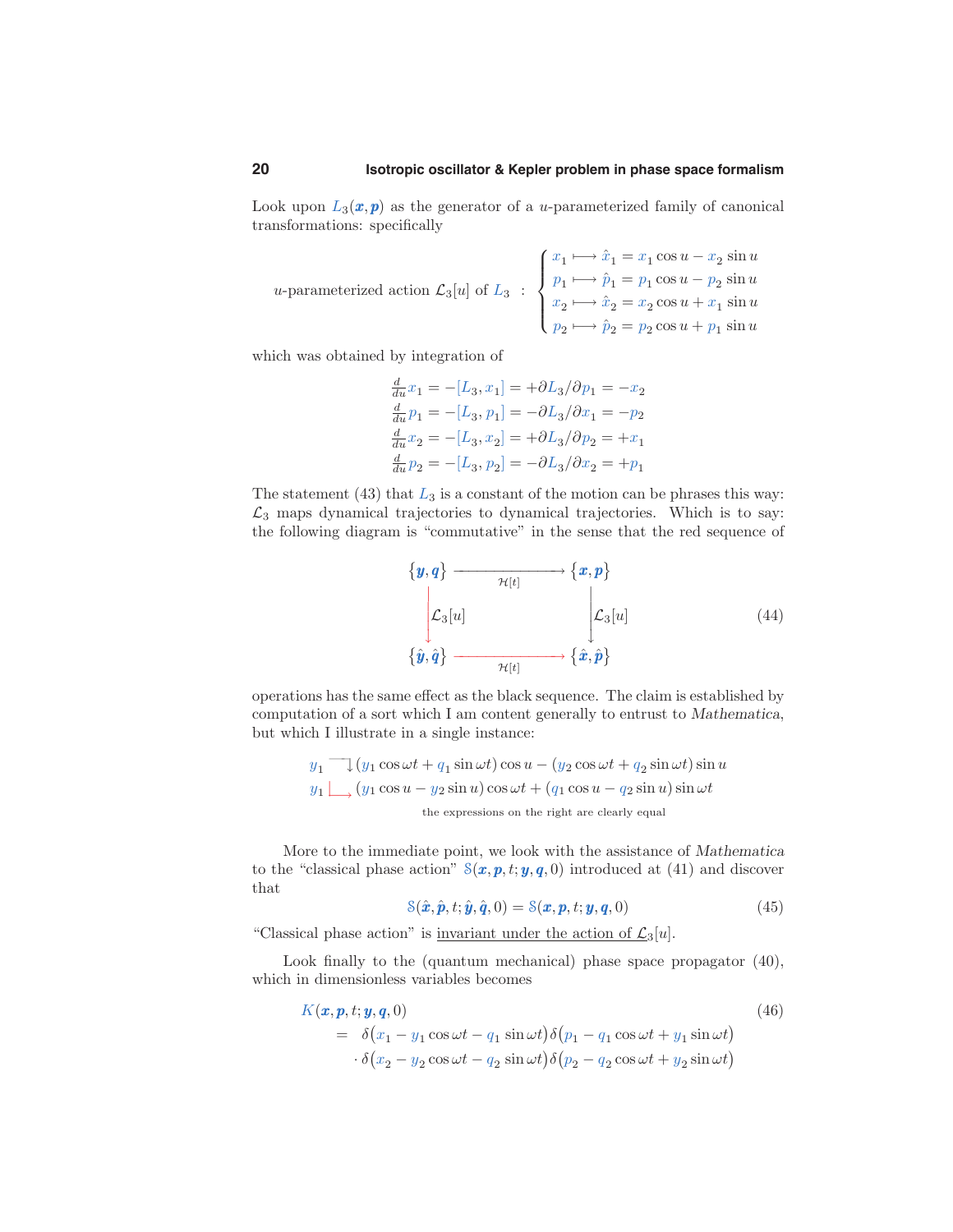# **Hidden symmetry revealed 21**

and under action of  $\mathcal{L}_3$  gives

$$
K(\hat{\boldsymbol{x}}, \hat{\boldsymbol{p}}, t; \hat{\boldsymbol{y}}, \hat{\boldsymbol{q}}, 0) =
$$
\n
$$
\delta([x_1 \cos u - x_2 \sin u] - [y_1 \cos u - y_2 \sin u] \cos \omega t - [q_1 \cos u - q_2 \sin u] \sin \omega t)
$$
\n
$$
\cdot \delta([p_1 \cos u - p_2 \sin u] - [q_1 \cos u - q_2 \sin u] \cos \omega t + [y_1 \cos u - y_2 \sin u] \sin \omega t)
$$
\n
$$
\cdot \delta([x_2 \cos u + x_1 \sin u] - [y_2 \cos u + y_1 \sin u] \cos \omega t - [q_2 \cos u + q_1 \sin u] \sin \omega t)
$$
\n
$$
\cdot \delta([p_2 \cos u + p_1 \sin u] - [q_2 \cos u + q_1 \sin u] \cos \omega t + [y_2 \cos u + y_1 \sin u] \sin \omega t)
$$

It is to facilitate interpretation of this result that I digress to review

some properties of multivariate delta functions

Adopt the notational convention

$$
\delta(a_{11}x_1 + a_{12}x_2 - b_1)\delta(a_{21}x_1 + a_{22}x_2 - b_2) = \delta(\mathbb{A} \mathbf{x} - \mathbf{b})
$$

which extends straightforwardly from the 2-dimensional to the N-dimensional case. The multivariable calculus supplies

$$
\iint f(\mathbf{x})\delta(\mathbb{A}\mathbf{x}-\mathbf{b}) dx_1 dx_2 = \iint f((\mathbb{A}^{-1}(\mathbf{y}+\mathbf{b}))\delta(\mathbf{y}) |\det \mathbb{A}|^{-1} dy_1 dy_2
$$

$$
= f(\mathbb{A}^{-1}\mathbf{b}) |\det \mathbb{A}|^{-1}
$$

where  $y \equiv \mathbb{A} x - b$  and  $|\det \mathbb{A}|^{-1}$  is the Jacobian of the invertible transformation  $x \mapsto y$ . So we have

$$
= \iint f(\pmb{x})\,\delta(x-\mathbb{A}^{\text{-}1}\pmb{b})|\det\mathbb{A}\!\mid^{\text{-}1}\!\!dx_1dx_2
$$

of which

$$
\delta(\mathbb{A}\,\boldsymbol{x}-\boldsymbol{b})=|\det \mathbb{A}|^{-1}\cdot \delta(\boldsymbol{x}-\mathbb{A}^{-1}\boldsymbol{b})\tag{48}
$$

provides formal expression. In the 1-dimensional case we recover

$$
\delta(ax - b) = |a|^{-1} \cdot \delta(x - b/a)
$$

as reported by Dirac himself.

Returning now to (47), we have

$$
K(\hat{\boldsymbol{x}}, \hat{\boldsymbol{p}}, t; \hat{\boldsymbol{y}}, \hat{\boldsymbol{q}}, 0) = \delta(\mathbb{R}\boldsymbol{\mathcal{X}} - \mathbb{B}\boldsymbol{y})
$$
  
= |\det \mathbb{R}|^{-1} \cdot \delta(\boldsymbol{\mathcal{X}} - \mathbb{R}^{-1}\mathbb{B}\boldsymbol{y})

where

$$
\mathbf{\mathfrak{X}}\equiv\begin{pmatrix}x_1\\p_1\\x_2\\p_2\end{pmatrix},\quad \mathbf{\mathfrak{Y}}\equiv\begin{pmatrix}y_1\\q_1\\y_2\\q_2\end{pmatrix},\quad \mathbb{R}\equiv\begin{pmatrix}\cos u&0&-\sin u&0\\0&\cos u&0&-\sin u\\ \sin u&0&\cos u&0\\0&\sin u&0&\cos u\end{pmatrix}
$$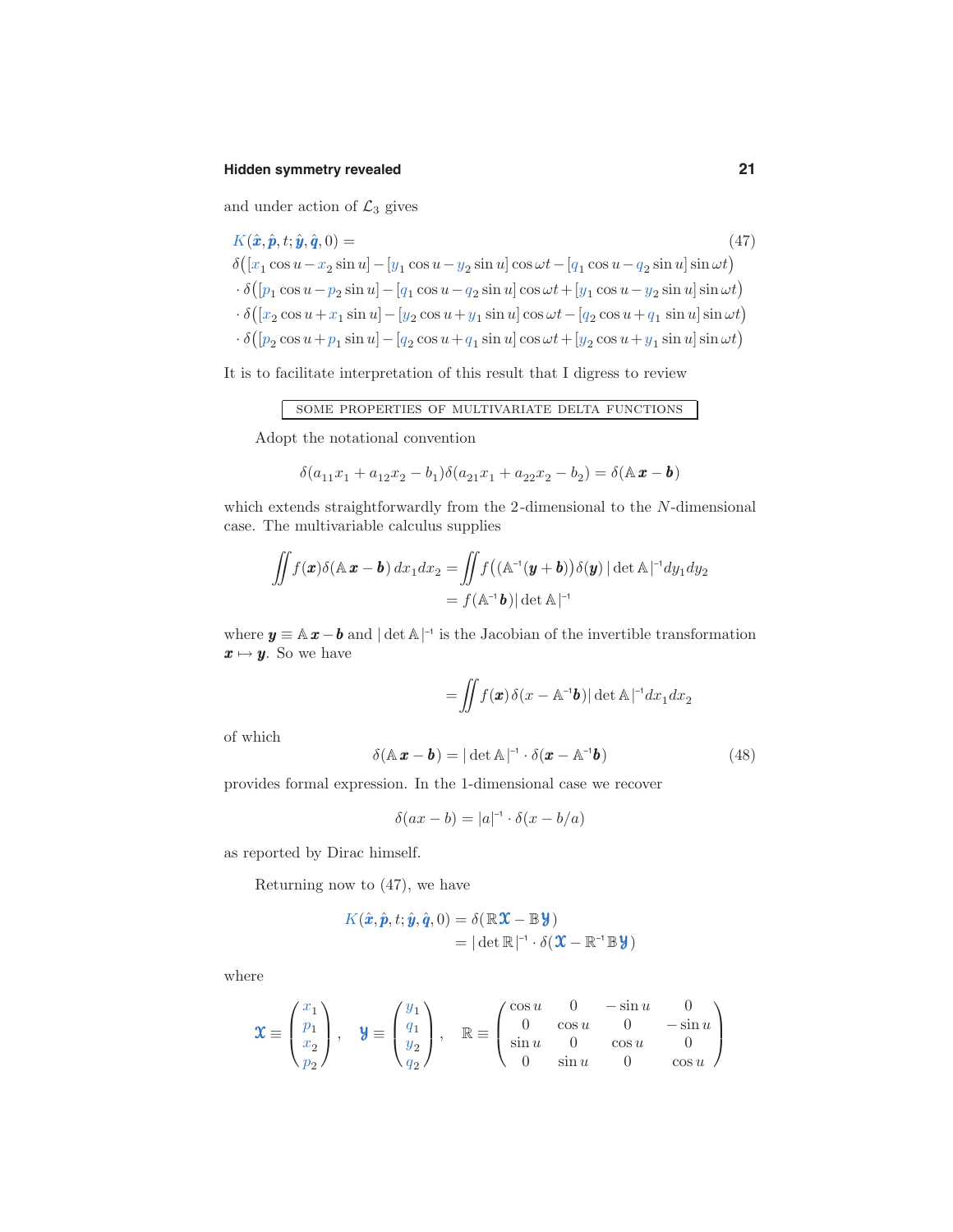and

 $\mathbb{B} \equiv$  $\sqrt{ }$  $\overline{ }$  $\cos u \cos \omega t$  cos  $u \sin \omega t$   $-\sin u \cos \omega t$   $-\sin u \sin \omega t$  $-\cos u \sin \omega t$   $\cos u \cos \omega t$   $\sin u \sin \omega t$   $-\sin u \cos \omega t$  $\sin u \cos \omega t$   $\sin u \sin \omega t$   $\cos u \cos \omega t$   $\cos u \sin \omega t$  $-\sin u \sin \omega t$   $\sin u \cos \omega t$   $-\cos u \sin \omega t$   $\cos u \cos \omega t$  $\setminus$  $\Big\}$ 

Mathematica supplies

$$
\mathbb{R}^{\mathcal{A}}\mathbb{B} = \begin{pmatrix} \cos \omega t & \sin \omega t & 0 & 0 \\ -\sin \omega t & \cos \omega t & 0 & 0 \\ 0 & 0 & \cos \omega t & \sin \omega t \\ 0 & 0 & -\sin \omega t & \cos \omega t \end{pmatrix} \text{ and } \det \mathbb{R} = 1
$$

Therefore

$$
K(\hat{\boldsymbol{x}}, \hat{\boldsymbol{p}}, t; \hat{\boldsymbol{y}}, \hat{\boldsymbol{q}}, 0) = \delta(\boldsymbol{\mathcal{Z}}) \quad \text{with} \quad \boldsymbol{\mathcal{Z}} \equiv \begin{pmatrix} x_1 - y_1 \cos \omega t - q_1 \sin \omega t \\ p_1 - q_1 \cos \omega t + y_1 \sin \omega t \\ x_2 - y_2 \cos \omega t - q_2 \sin \omega t \\ p_2 - q_2 \cos \omega t + y_2 \sin \omega t \end{pmatrix}
$$
  
=  $K(\boldsymbol{x}, \boldsymbol{p}, t; \boldsymbol{y}, \boldsymbol{q}, 0)$  (49)

In short: the phase space propagator is—like the "classical phase action" was found to be at  $(45)$ —invariant under the action of  $\mathcal{L}_3[u]$ .

This result is gratifying but hardly surprising, for in standard isotropic oscillator theory rotational invariance is a property already of the ordinary action/propagator, a symmetry known to lie unproblematically at the base of  $L_3$ -conservation.

In isotropic oscillator theory, as was remarked at the outset (see again (2)),  $L<sub>3</sub>$  is presented as the companion of two less familiar conservation laws

 $A_1 \equiv p_1p_2 + x_1x_2$  : non-Noetherean p-dependence (50.1)

 $L_3 = A_2 \equiv x_1 p_2 - x_2 p_1$ : Noetherean (overt rotational symmetry) (50.2)

$$
A_3 \equiv \frac{1}{2}(p_1^2 + x_1^2 - p_2^2 - x_2^2) \; : \; \text{non-Noetherean } p \text{-dependence} \tag{50.3}
$$

Our former line of argument gives

$$
u\text{-parameterized action } \mathcal{A}_1[u] \text{ of } A_1 \; : \; \begin{cases} x_1 \longmapsto \hat{x}_1 = x_1 \cos u + p_2 \sin u \\ p_1 \longmapsto \hat{p}_1 = p_1 \cos u - x_2 \sin u \\ x_2 \longmapsto \hat{x}_2 = x_2 \cos u + p_1 \sin u \\ p_2 \longmapsto \hat{p}_2 = p_2 \cos u - x_1 \sin u \end{cases}
$$
  

$$
u\text{-parameterized action } \mathcal{A}_3[u] \text{ of } A_3 \; : \; \begin{cases} x_1 \longmapsto \hat{x}_1 = x_1 \cos u + p_1 \sin u \\ p_1 \longmapsto \hat{p}_1 = p_1 \cos u - x_1 \sin u \\ p_1 \longmapsto \hat{p}_1 = p_1 \cos u - x_1 \sin u \\ x_2 \longmapsto \hat{x}_2 = x_2 \cos u - p_2 \sin u \\ p_2 \longmapsto \hat{p}_2 = p_2 \cos u + x_2 \sin u \end{cases}
$$

$$
\bf{22}
$$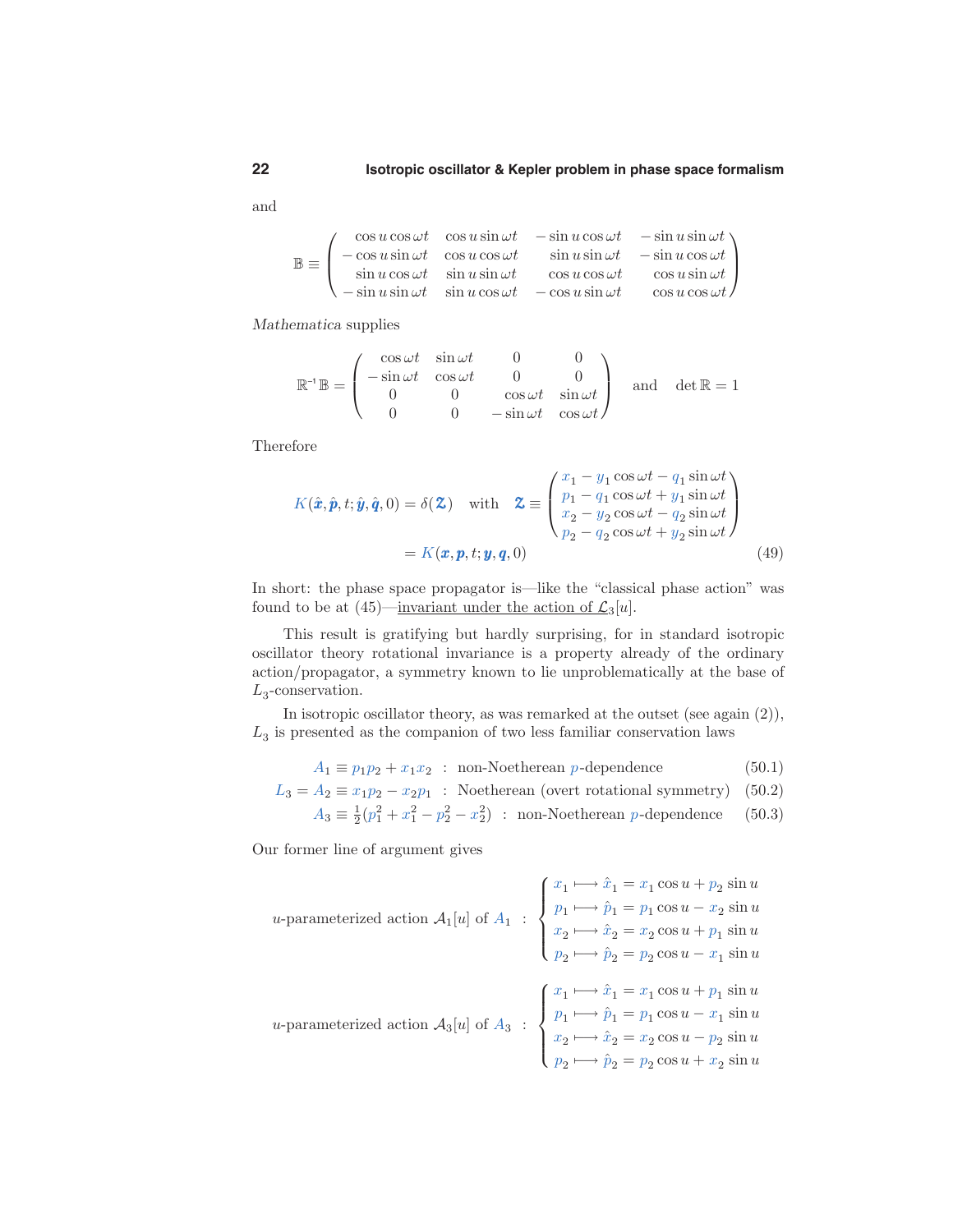# **Hidden symmetry revealed 23**

Computation shows that  $S(x, p, t; y, q, 0)$  is invariant not just under  $\mathcal{L}_3[u]$ , as was established at (45), but under the action of each of the transformations  $\mathcal{A}_1[u], \mathcal{A}_2[u]$  and  $\mathcal{A}_3[u]$ .

Turning from the classical to the quantum physics of the system, we have

$$
K(\hat{\boldsymbol{x}}, \hat{\boldsymbol{p}}, t; \hat{\boldsymbol{y}}, \hat{\boldsymbol{q}}, 0) = \delta(\mathbb{R}_1 \boldsymbol{\mathcal{X}} - \mathbb{B}_1 \boldsymbol{\mathcal{Y}}) = |\det \mathbb{R}_1|^{-1} \cdot \delta(\boldsymbol{\mathcal{X}} - \mathbb{R}_1^{-1} \mathbb{B}_1 \boldsymbol{\mathcal{Y}})
$$

with

$$
\mathbb{R}_1 \equiv \begin{pmatrix}\n\cos u & 0 & 0 & \sin u \\
0 & \cos u & -\sin u & 0 \\
0 & \sin u & \cos u & 0 \\
-\sin u & 0 & 0 & \cos u\n\end{pmatrix}
$$
  
\n
$$
\mathbb{B}_1 \equiv \begin{pmatrix}\n\cos u \cos \omega t & \cos u \sin \omega t & -\sin u \sin \omega t & \sin u \cos \omega t \\
-\cos u \sin \omega t & \cos u \cos \omega t & -\sin u \cos \omega t & -\sin u \sin \omega t \\
-\sin u \cos \omega t & \sin u \cos \omega t & \cos u \cos \omega t & \cos u \sin \omega t \\
-\sin u \cos \omega t & -\sin u \sin \omega t & -\cos u \sin \omega t & \cos u \cos \omega t\n\end{pmatrix}
$$

Computation gives results already encountered

$$
\mathbb{R}_1^{-1} \mathbb{B}_1 = \mathbb{R}^{-1} \mathbb{B} \quad \text{(see above) and} \quad \det \mathbb{R}_1 = \det \mathbb{R}
$$

Similarly

$$
K(\hat{\boldsymbol{x}}, \hat{\boldsymbol{p}}, t; \hat{\boldsymbol{y}}, \hat{\boldsymbol{q}}, 0) = \delta(\mathbb{R}_3\boldsymbol{\mathfrak{X}} - \mathbb{B}_3\boldsymbol{\mathcal{Y}}) = |\det \mathbb{R}_3|^{-1} \cdot \delta(\boldsymbol{\mathfrak{X}} - \mathbb{R}_3^{-1} \mathbb{B}_3\boldsymbol{\mathcal{Y}})
$$

with

$$
\mathbb{R}_3 \equiv \begin{pmatrix}\n\cos u & \sin u & 0 & 0 \\
-\sin u & \cos u & 0 & 0 \\
0 & 0 & \cos u & -\sin u \\
0 & 0 & \sin u & \cos u\n\end{pmatrix}
$$
  
\n
$$
\mathbb{B}_3 \equiv \begin{pmatrix}\n\cos(\omega t + u) & \sin(\omega t + u) & 0 & 0 \\
-\sin(\omega t + u) & \cos(\omega t + u) & 0 & 0 \\
0 & 0 & \cos(\omega t - u) & \sin(\omega t - u) \\
0 & 0 & -\sin(\omega t - u) & \cos(\omega t - u)\n\end{pmatrix}
$$

and

$$
\mathbb{R}_3^{-1} \mathbb{B}_3 = \mathbb{R}^{-1} \mathbb{B} \quad \text{(see above) and} \quad \det \mathbb{R}_3 = \det \mathbb{R} = 1
$$

The wonderful implication is that the "hidden symmetries"  $A_1[u]$  and  $A_3[u]$  of the isotropic oscillator are express/explicit/revealed symmetries of the phase space propagator  $K(\boldsymbol{x}, \boldsymbol{p}, t; \boldsymbol{y}, \boldsymbol{q}, 0)$ .

The R-matrices are proper rotation matrices,  $15$  generated by

$$
\mathbb{A}_1 \equiv \begin{pmatrix} 0 & 0 & 0 & 1 \\ 0 & 0 & 1 & 0 \\ 0 & 1 & 0 & 0 \\ 1 & 0 & 0 & 0 \end{pmatrix}, \quad \mathbb{A}_2 \equiv \begin{pmatrix} 0 & 0 & 1 & 0 \\ 0 & 0 & 0 & 1 \\ 1 & 0 & 0 & 0 \\ 0 & 1 & 0 & 0 \end{pmatrix}, \quad \mathbb{A}_3 \equiv \begin{pmatrix} 0 & 1 & 0 & 0 \\ 1 & 0 & 0 & 0 \\ 0 & 0 & 0 & 1 \\ 0 & 0 & 1 & 0 \end{pmatrix}
$$

<sup>&</sup>lt;sup>15</sup> So, for that matter, are the  $\mathbb B$ -matrices.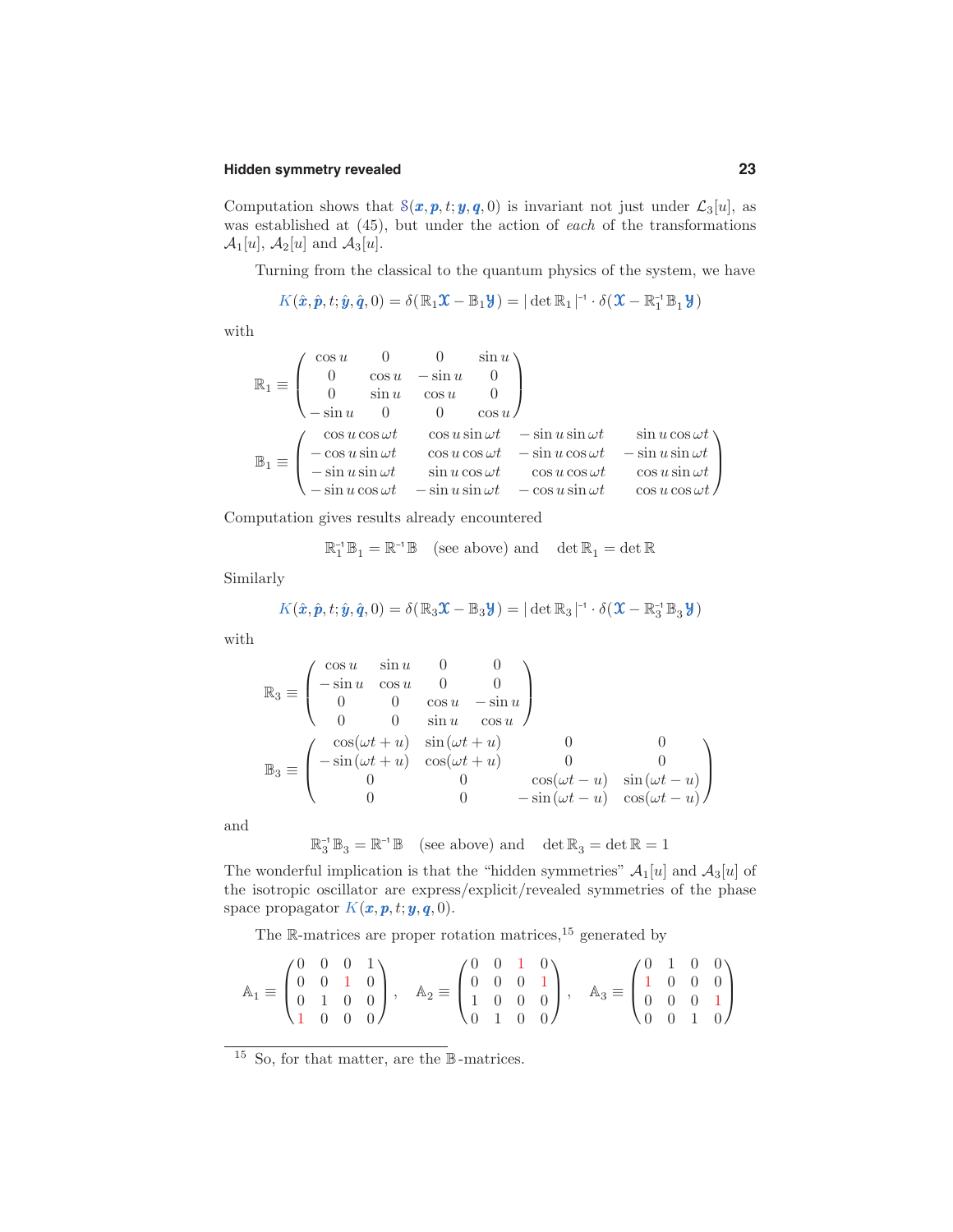respectively. <sup>16</sup> These matrices satisfy

$$
\mathbb{A}_1^2 = \mathbb{A}_2^2 = \mathbb{A}_3^2 = -\mathbb{I}
$$

and

$$
\begin{aligned} \left[\mathbb{A}_1, \mathbb{A}_2\right] &= 2\,\mathbb{A}_3\\ \left[\mathbb{A}_2, \mathbb{A}_3\right] &= 2\,\mathbb{A}_1\\ \left[\mathbb{A}_3, \mathbb{A}_1\right] &= 2\,\mathbb{A}_2 \end{aligned}
$$

The latter equations mimic the Poisson bracket relations satisfied by the A-observables (50):

$$
\begin{aligned}[A_1,A_2] &= 2A_3\\ [A_2,A_3] &= 2A_1\\ [A_3,A_1] &= 2A_2 \end{aligned}
$$

Which I have written to underscore once again the many-times-repeated fact that, while  $O(2)$  describes the overt geometrical symmetry of the isotropic oscillator, O(3) describes the "hidden symmetry," which we have found to be "overt" in classical/quantum phase space formalisms, but is eclipsed by processes—for example

$$
G(\boldsymbol{x},t;\boldsymbol{y},0) \longleftarrow \text{Beck} \qquad K(\boldsymbol{x},\boldsymbol{p},t;\boldsymbol{y},\boldsymbol{q},0)
$$

—which are designed to achieve pull-back to configuration space. The question arises: Why  $O(3)$  instead of  $O(4)$ , since isoenergetic surfaces

$$
\frac{1}{2}(p_1^2 + x_1^2 + p_2^2 + x_2^2) = \text{constant}
$$

are hyperspherical in  $\Gamma_4$ ? The short answer: It is the business of constants of motion to generate not canonical transformations that map isoenergetic surfaces each onto itself, but to map

dynamical orbits '−→ dynamical orbits

Dynamical orbits are specialized decorations inscribed on isoenergetic surfaces, whence the retraction  $O(3) \leftarrow O(4)$ .

**Classical/quantum orbits and their elliptical projections.** The Wigner function associated with the ground state of an isotropic oscillator was found at (39/17) to be given by

$$
P_{00}(\boldsymbol{x}, \boldsymbol{p}) = \frac{1}{\pi}(-)^0 e^{-\frac{1}{2}\mathcal{E}_1} L_0(\mathcal{E}_1) \cdot \frac{1}{\pi}(-)^0 e^{-\frac{1}{2}\mathcal{E}_2} L_0(\mathcal{E}_2)
$$
  
=  $\left(\frac{1}{\pi}\right)^2 e^{-(p_1^2 + x_1^2 + p_2^2 + x_2^2)}$ 

so

$$
P(\boldsymbol{x}, \boldsymbol{p}) \equiv P_{00}(\boldsymbol{x} - \boldsymbol{a}, \boldsymbol{p} - \boldsymbol{b}) \tag{51}
$$

<sup>&</sup>lt;sup>16</sup> For typographic reasons I have here written 1 for  $-1$ .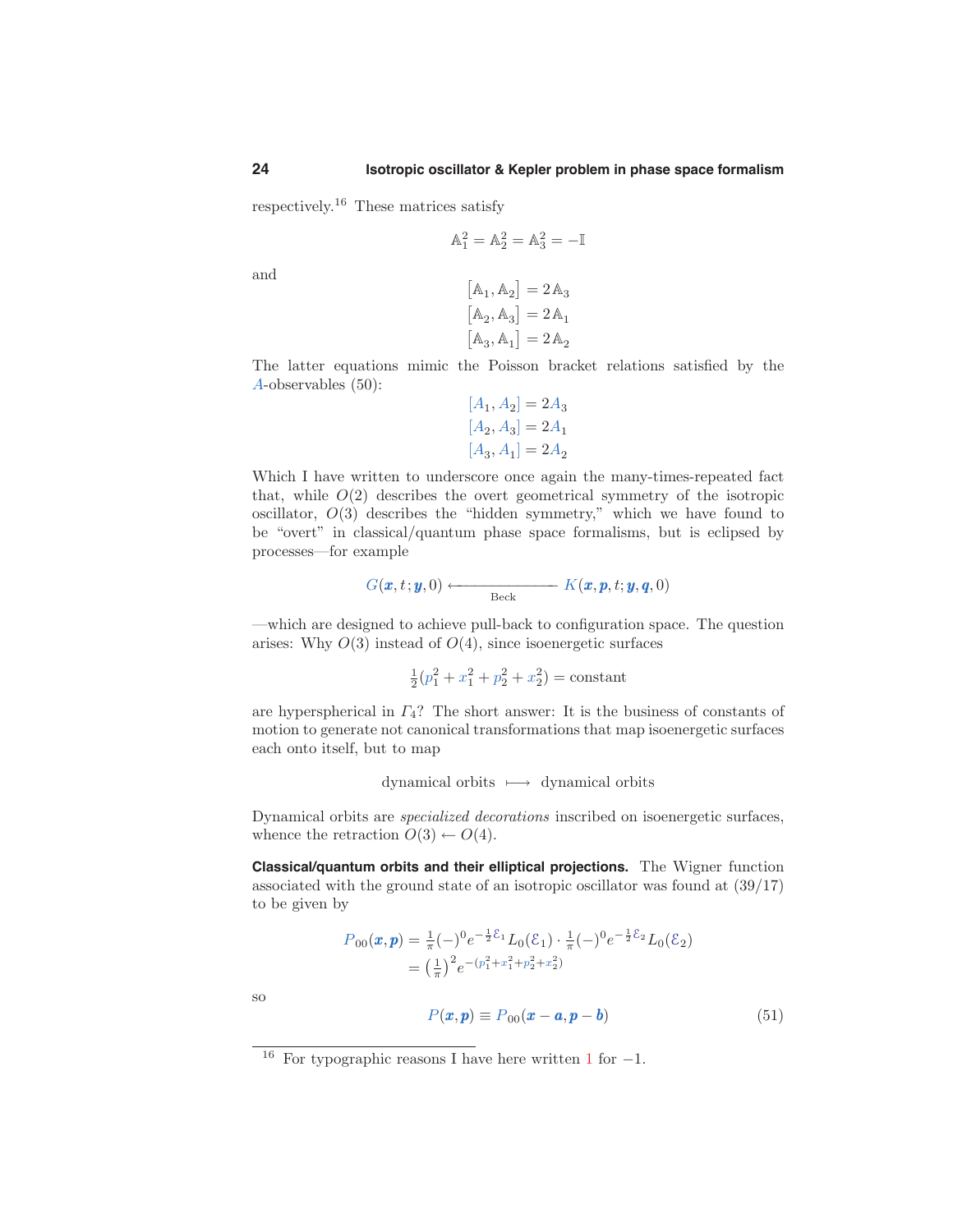#### **Classical/quantum orbits and their elliptical projections 25**

describes a copy of the ground state that has been displaced in phase space. What can we in this instance say about

$$
\psi(\pmb{x}) \longleftarrow \mathop{\text{Beck}} P(\pmb{x}, \pmb{p})
$$

Look to the 1-dimensional case, where we have

$$
\psi(x)\psi^*(0) = \int P(\frac{x}{2}, p)e^{ipx} dp
$$
  
=  $\int \frac{1}{\pi} \exp\{- (\frac{x}{2} - a)^2 - (p - b)^2\} e^{ipx} dp$   
=  $\frac{1}{\sqrt{\pi}} e^{-\frac{1}{2}x^2 + ax - a^2} e^{ibx}$ 

which by  $\psi(x)\psi^*(0) = \frac{1}{\sqrt{\pi}}e^{-a^2} \Rightarrow \psi^*(0) = e^{i(\text{arbitrary phase})}\cdot \pi^{-\frac{1}{4}}e^{-\frac{1}{2}a^2}$  gives (after we abandon the phase factor)

$$
\psi(x) = \pi^{-\frac{1}{4}} e^{-\frac{1}{2}(x-a)^2} \cdot e^{ibx} \tag{52.1}
$$

We have here conducted in reverse the argument that gave (21.2), but have gained something for our pains: at (21) we were preparing ourselves to displace the oscillator and then simply release it; here—by a process very easy to comprehend in phase space—we have declared our intention to launch the oscillator with a flick (non-zero initial momentum), and recognize the  $e^{ibx}$ to possess the otherwise semi-obscure significance of a "flick factor." In two dimensions we have

$$
\psi(\boldsymbol{x}) = \pi^{-\frac{1}{2}} e^{-\frac{1}{2}[(x_1 - a_1)^2 + (x_2 - a_2)^2]} \cdot e^{i(b_1 x_1 + b_2 x_2)} \tag{52.2}
$$

and the "flick" becomes vectorial.

To launch  $P(x, p)$  into motion we introduce (40)—actually its dimensionless variant

$$
K(\boldsymbol{x}, \boldsymbol{p}, t; \boldsymbol{y}, \boldsymbol{q}, 0)
$$
  
=  $\delta(x_1 - y_1 \cos \omega t - q_1 \sin \omega t) \delta(p_1 - q_1 \cos \omega t + y_1 \sin \omega t)$   
 $\cdot \delta(x_2 - y_2 \cos \omega t - q_2 \sin \omega t) \delta(p_2 - q_2 \cos \omega t + y_2 \sin \omega t)$   
=  $\delta(\boldsymbol{\mathcal{X}} - \mathbb{R}\boldsymbol{y})$   

$$
\mathbb{R} = \begin{pmatrix} \cos \omega t & \sin \omega t & 0 & 0 \\ -\sin \omega t & \cos \omega t & 0 & 0 \\ 0 & 0 & \cos \omega t & \sin \omega t \\ 0 & 0 & -\sin \omega t & \cos \omega t \end{pmatrix}
$$
  
=  $\delta(\boldsymbol{y} - \mathbb{R}^{-1}\boldsymbol{\mathcal{X}})$ 

—into

$$
P(\boldsymbol{x}, \boldsymbol{p}; t) = \iiint K(\boldsymbol{x}, \boldsymbol{p}, t; \boldsymbol{y}, \boldsymbol{q}, 0) P(\boldsymbol{y}, \boldsymbol{q}) dy_1 dq_1 dy_2 dq_2
$$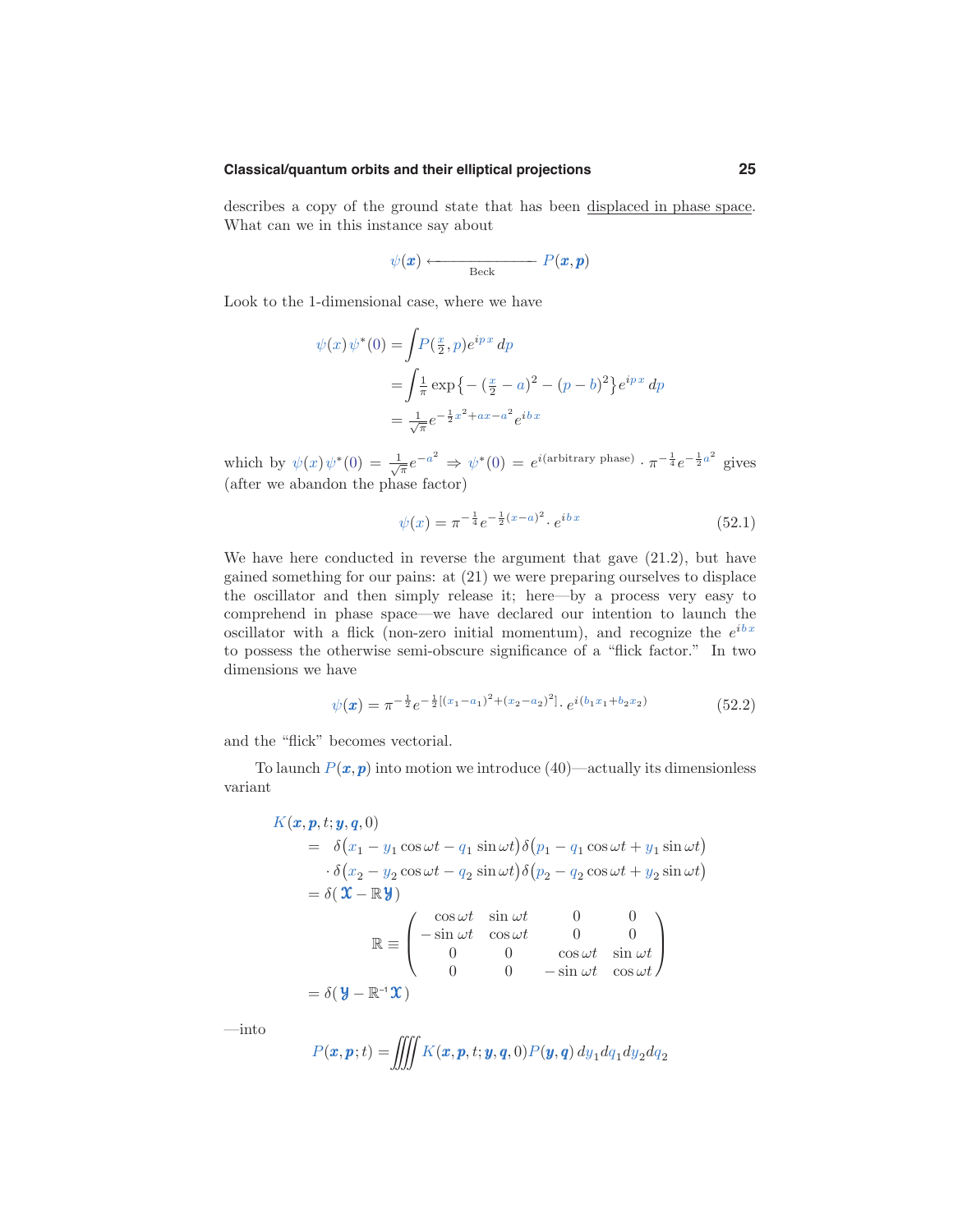and obtain

$$
P(\boldsymbol{x}, \boldsymbol{p}; t) = \frac{1}{\pi} \exp \left\{ - (x_1 \cos \omega t - p_1 \sin \omega t - a_1)^2 - (p_1 \cos \omega t + x_1 \sin \omega t - b_1)^2 \right\}
$$
(53)

 $\cdot$ (similar factor with subscripts advanced:  $_{1\rightarrow 2}$ )

which describes a Gaussian in rigid 4-dimensional motion. The "moving max" —got by solving

$$
(x_1 \cos \omega t - p_1 \sin \omega t - a_1) = (\text{etc.}) = (\text{etc.}) = (\text{etc.}) = 0
$$

—is situated at

 $x_1 = a_1 \cos \omega t + b_1 \sin \omega t$  $p_1 = b_1 \cos \omega t - a_1 \sin \omega t$  $x_2 = a_2 \cos \omega t + b_2 \sin \omega t$  $p_2 = b_2 \cos \omega t - a_2 \sin \omega t$ 

which (by a kind of "duplex reference circle" construction) projects

$$
x_1 = a_1 \cos \omega t + b_1 \sin \omega t
$$
  
\n
$$
x_2 = a_2 \cos \omega t + b_2 \sin \omega t
$$
 (54.1)

onto the physical space of the oscillator. In polar notation $17$  the preceding equations become

$$
x_1 = \mathcal{X}_1 \cos(\omega t + \delta_1)
$$
  
\n
$$
x_2 = \mathcal{X}_2 \cos(\omega t + \delta_2)
$$
\n(54.2)

Equations (54) provide parametric description of an ellipse. Elimination of the  $parameter<sup>18</sup> gives$ 

$$
\mathcal{X}_2^2 \cdot x_1^2 - 2\mathcal{X}_1 \mathcal{X}_2 \cos \delta \cdot x_1 x_2 + \mathcal{X}_1^2 \cdot x_2^2 = \mathcal{X}_1^2 \mathcal{X}_2^2 \sin^2 \delta
$$
\n
$$
\uparrow
$$
\n
$$
\delta \equiv \delta_2 - \delta_1
$$
\n(55)

 $17$  Write, in each case,

$$
a = \mathfrak{X}\cos\delta
$$
 and  $b = \mathfrak{X}\sin\delta$ 

which entail

$$
\mathfrak{X} = \sqrt{a^2 + b^2} \quad \text{and} \quad \delta = \arctan(b/a)
$$

 $18$  On the basis of  $(54.1)$  write

$$
\begin{pmatrix} a_1 & b_1 \ a_2 & b_2 \end{pmatrix} \begin{pmatrix} \cos \omega t \\ \sin \omega t \end{pmatrix} = \begin{pmatrix} x_1 \\ x_2 \end{pmatrix} : \text{ abbreviated } \mathbb{M}^{-1} \begin{pmatrix} \cos \omega t \\ \sin \omega t \end{pmatrix} = \boldsymbol{x}
$$

which gives

$$
\pmb{x}^{\mathsf{T}}\mathbb{M}^{\mathsf{T}}\mathbb{M}\,\pmb{x}=1
$$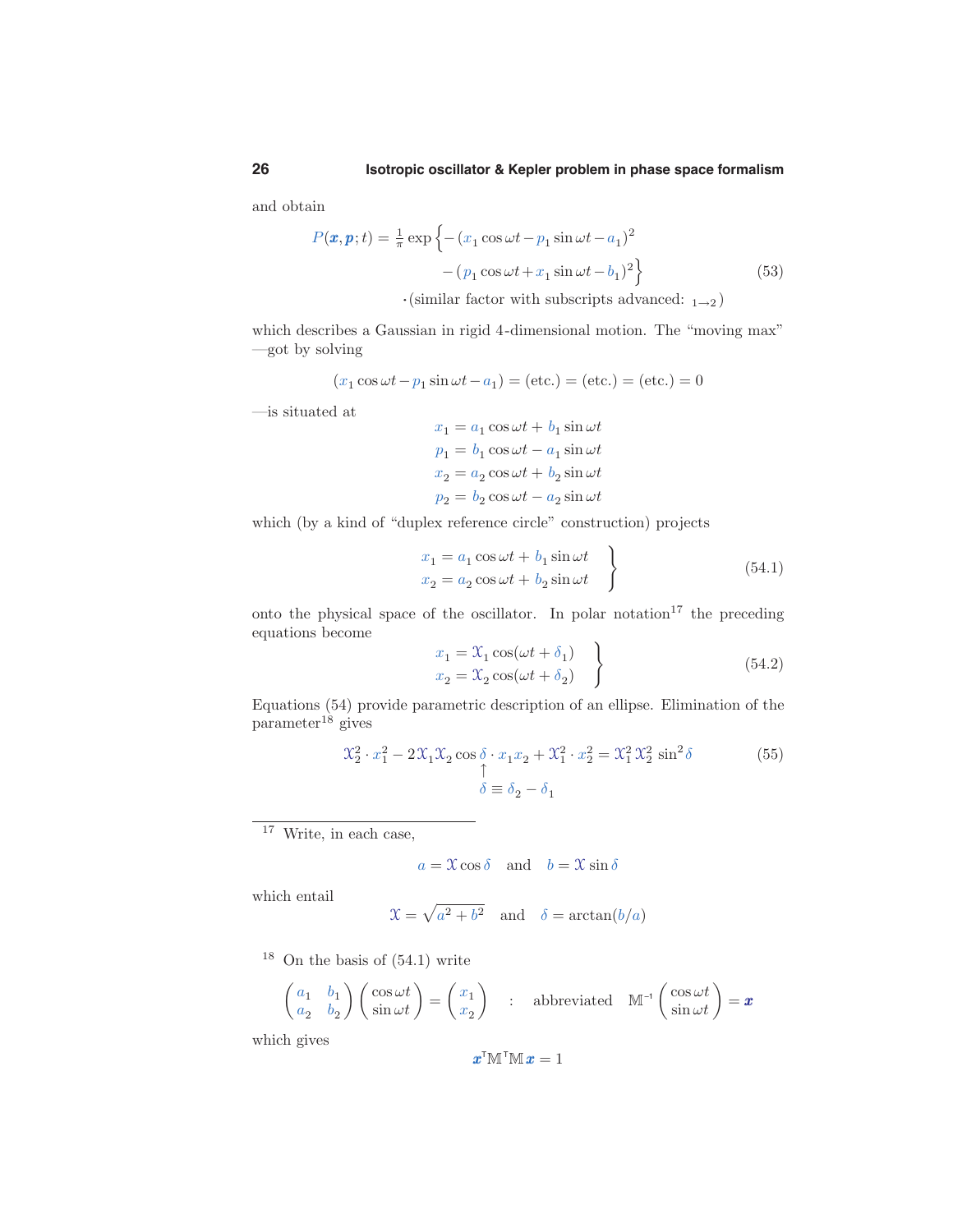

FIGURE 3: Geometrical meaning of the parameters that enter into Stokes' definitions (56.1).

It is to Stokes that we are indebted for the introduction of notations

$$
S_0 \equiv \mathcal{X}_1^2 + \mathcal{X}_2^2
$$
  
\n
$$
S_1 \equiv \mathcal{X}_1^2 - \mathcal{X}_2^2 = S_0 \cos 2\chi \cos 2\psi
$$
  
\n
$$
S_2 \equiv 2\mathcal{X}_1 \mathcal{X}_2 \cos \delta = S_0 \cos 2\chi \sin 2\psi
$$
  
\n
$$
S_3 \equiv 2\mathcal{X}_1 \mathcal{X}_2 \sin \delta = S_0 \sin 2\chi
$$
\n(56.1)

that in conjunction with the preceding figure permit direct apprehension of the figure of the ellipse implicitly described by  $(55)$ . The "flying spot" that at  $(54)$ traced the ellipse has at this point been expunged, but the rotational sense of its motion does survive: its progress was  $\circlearrowleft$  or  $\circlearrowright$  according as the "chirality" is plus or minus, where

chirality 
$$
\equiv
$$
 sign of  $\underbrace{a_1b_2 - a_2b_1}_{\equiv 2\pi 1} \times \text{ which is "angular momentum-like"}$   
 $= \underbrace{x_1x_2 \sin \delta}_{\equiv 2\pi 1} \times \text{ (56.2)}$ 

In ordinary quantum mechanics (where one has no reason to examine  $P(\mathbf{x}, \mathbf{p}; t)$  one finds it most natural to look—with Schrödinger himself—to the "marginal" distribution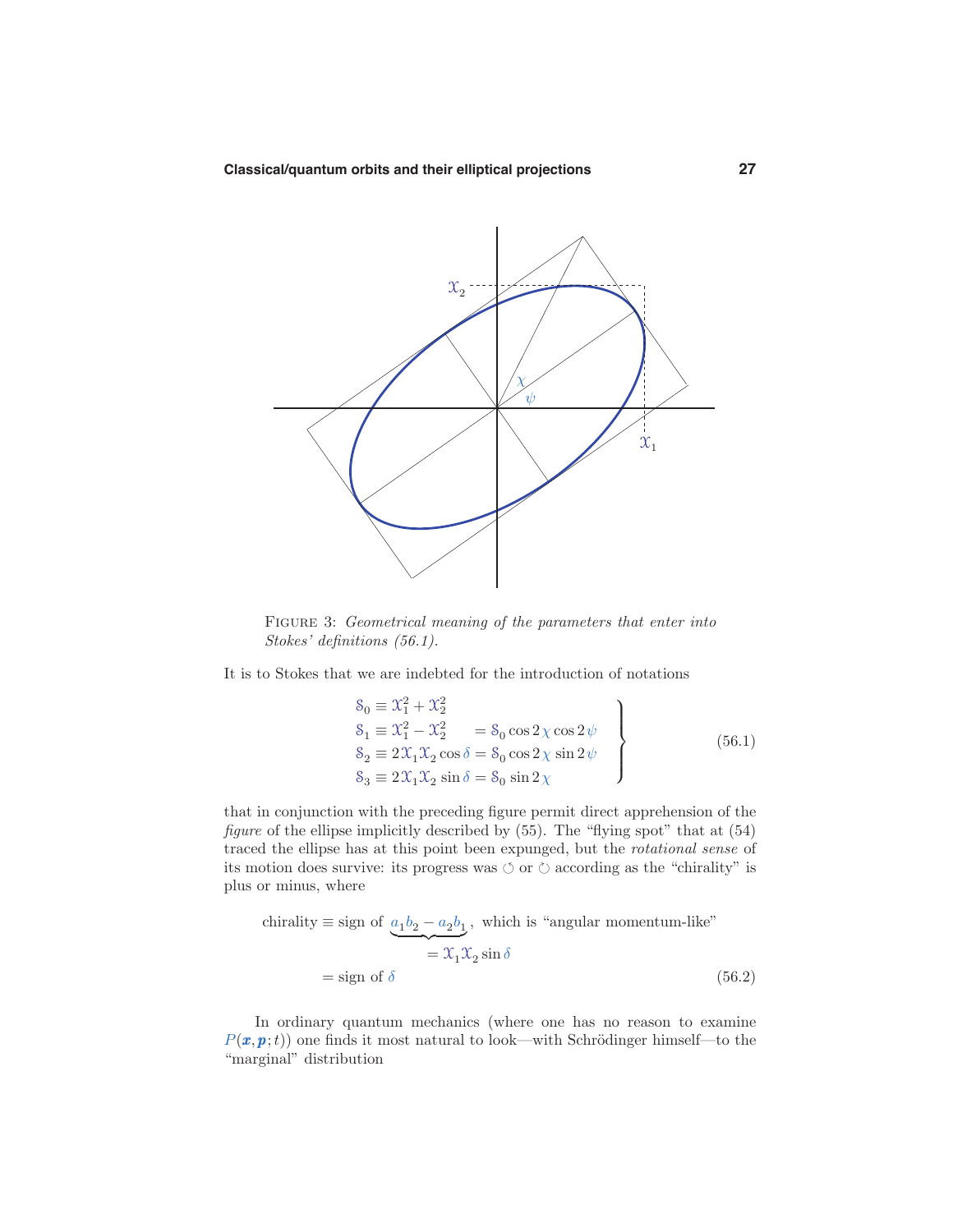$$
|\psi(\boldsymbol{x},t)|^2 = \iint P(\boldsymbol{x},\boldsymbol{p};t) \, dp_1 dp_2
$$
  
=  $\frac{1}{\sqrt{\pi}} \exp \left\{ - (x_1 - a_1 \cos \omega t - b_1 \sin \omega t)^2 \right\}$  (57)  
·(similar factor with subscripts advanced: <sub>1→2</sub>)

so (by-passing the preceding quartet of equations) is led directly to (54.1), and to the elliptical remarks we extracted therefrom.

With Mathematica's ready assistance we look to the moving expectation *values* of the observables  $A_0 \equiv \frac{1}{2}(p_1^2 + x_1^2 + p_2^2 + x_2^2)$  and  $A_1$ ,  $A_2$ ,  $A_3$  introduced at  $(50)$ , and find

$$
\langle A_0 \rangle = \iiint A_0(\mathbf{x}, \mathbf{p}) P(\mathbf{x}, \mathbf{p}; t) dx_1 dp_1 dx_2 dp_2
$$
  
=  $\frac{1}{2} (a_1^2 + b_1^2 + a_2^2 + b_2^2) + 1$   
 $\langle A_1 \rangle = b_1 b_2 + a_1 a_2$   
 $\langle A_2 \rangle = a_1 b_2 - a_2 b_1$   
 $\langle A_3 \rangle = \frac{1}{2} (a_1^2 + b_1^2 - a_2^2 - b_2^2)$ 

that in fact they do not move; all the t-dependence drops away  $\dots$  as, indeed, it must: the observables in question are known to be constants of the motion! Moreover, we have

$$
\langle A_0 \rangle = \frac{1}{2} (X_1^2 + X_2^2) + 1 = \frac{1}{2} S_0 + 1
$$
  
\n
$$
\langle A_1 \rangle = X_1 X_2 \cos \delta = \frac{1}{2} S_2
$$
  
\n
$$
\langle A_2 \rangle = X_1 X_2 \sin \delta = \frac{1}{2} S_3
$$
  
\n
$$
\langle A_3 \rangle = \frac{1}{2} (X_1^2 - X_2^2) = \frac{1}{2} S_1
$$
\n(58)

which serve  $(i)$  to associate the conserved observables  $A$  with constant features of the orbital geometry, and  $(ii)$  to establish contact with mathematical aspects of the profound innovations which Stokes/Poincar´e brought to the theory of optical polarization . . . down which well-travelled road are known to lie the spinor representations of  $O(3)$  and all that good stuff.

The displaced ground state  $P(x, p; t)$  moves, I emphasize once again, for the same reasons that Wigner distributions in general move: because it is assembled from superimposed energy eigenfunctions. But it is a very special superposition, and moves in a way that is in some respects atypical. It is "minimally dispersive" and—more to the point— $P(\mathbf{x}, \mathbf{p}; 0)$  displays  $O(4)$ symmetry with respect to the phase point  $\{a, b\}$ , with the consequence that its projections on all phase planes move "rigidly," i.e., in such a way as to preserve their shape. To say the same thing another way: its centered moments of all orders  $n \geqslant 2$  are constant. In less specialized cases one expects expressions of (say) the form

$$
\iiint (x_1 - \langle x_1 \rangle_t)^n P(\pmb{x}, \pmb{p}; t) dx_1 dp_1 dx_2 dp_2
$$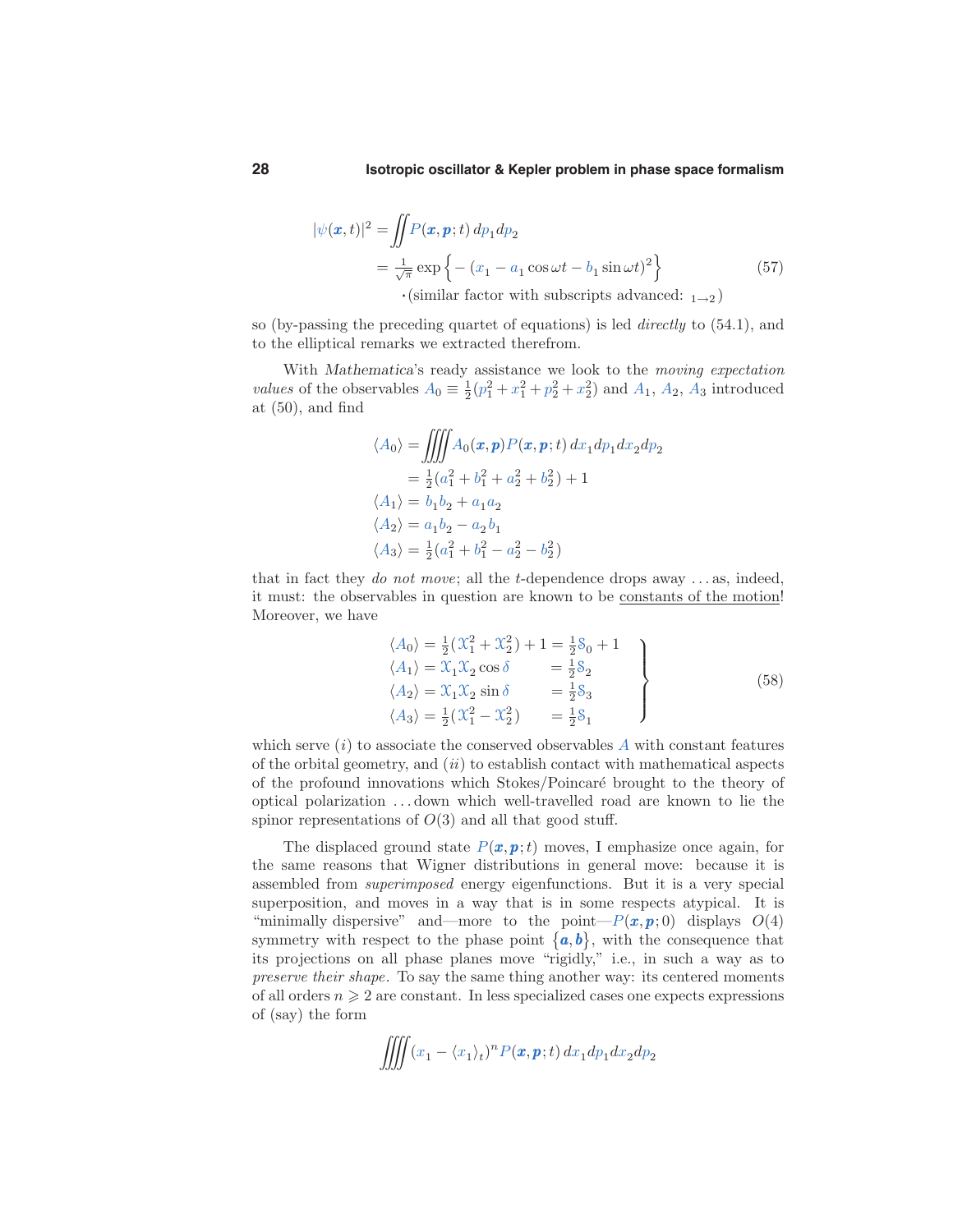#### **From isotropic oscillator to the 2-dimensional Kepler problem 29**

to display harmonics of the natural frequency  $\omega$ . It is, however, easy to show (is the upshot, essentially, of Ehrenfest's theorem) that in all cases the motion of the first moments can be described<sup>19</sup>

$$
\langle x_1 \rangle = a_1 \cos \omega t + b_1 \sin \omega t
$$

$$
\langle p_1 \rangle = b_1 \cos \omega t - a_1 \sin \omega t
$$

$$
\langle x_2 \rangle = a_2 \cos \omega t + b_2 \sin \omega t
$$

$$
\langle p_2 \rangle = b_2 \cos \omega t - a_2 \sin \omega t
$$

where the  $a$ 's and  $b$ 's refer now to the initial values of those moments. In that limited sense, elliptical "Lissajous motion" of the sort discussed above pertains universally to the quantum dynamics of isotropic oscillators . . . quite as expected, since it pertains universally to the classical dynamics, and the phase space propagator (40/46) displays no non-classical feature.

**From isotropic oscillator to the 2-dimensional Kepler problem.** My objective is the 2-dimensional Kepler problem

$$
H(p_x, p_y, x, y) = \frac{1}{2m}(p_x^2 + p_y^2) - \frac{k}{\sqrt{x^2 + y^2}}
$$
\n(59)

More specifically, I have interest in what might be called the "orbital theory of 2-dimensional hydrogen," which I propose to study in phase space the better to expose the origin of the "hidden symmetry" (accidental degeneracy) which the system is known to display. To get there I intend to exploit the fact<sup>20</sup> that in confocal parabolic coordinates

$$
\begin{aligned}\nx &= \frac{1}{2}(\mu^2 - \nu^2) \\
y &= \mu\nu\n\end{aligned} \qquad (60)
$$

the Lagrangian becomes "separable in the sense of Liouville"

$$
L = \frac{1}{2}m(\mu^2 + \nu^2)(\dot{\mu}^2 + \dot{\nu}^2) - \frac{2k}{\mu^2 + \nu^2}
$$

and supplies

$$
p_{\mu} = m(\mu^2 + \nu^2)\dot{\mu}
$$
  
\n
$$
p_{\nu} = m(\mu^2 + \nu^2)\dot{\nu}
$$
  
\n
$$
H(p_{\mu}, p_{\nu}, \mu, \nu) = \frac{1}{\mu^2 + \nu^2} \left\{ \frac{1}{2m} (\dot{\mu}^2 + \dot{\nu}^2) + 2k \right\}
$$
 (61)

and leads to a Schrödinger equation that separates:

$$
\left\{-\frac{\hbar^2}{2m}\left(\frac{d}{d\mu}\right)^2 - E\,\mu^2 - k_1 - \epsilon_1\right\}M(\mu) = 0
$$
  

$$
\left\{-\frac{\hbar^2}{2m}\left(\frac{d}{d\nu}\right)^2 - E\,\nu^2 - k_2 - \epsilon_2\right\}N(\nu) = 0
$$

<sup>19</sup> For detailed discussion of "quantum mechanics as a theory of coupled moments" (with special reference to the phase space formalism) see pages  $51-60$ in ADVANCED QUANTUM TOPICS (2000), Chapter 2.

<sup>&</sup>lt;sup>20</sup> See  $\S5$  in "Classical/quantum theory of 2-dimensional hydrogen" (notes for the Reed College Physics Seminar of 3 February 1999).